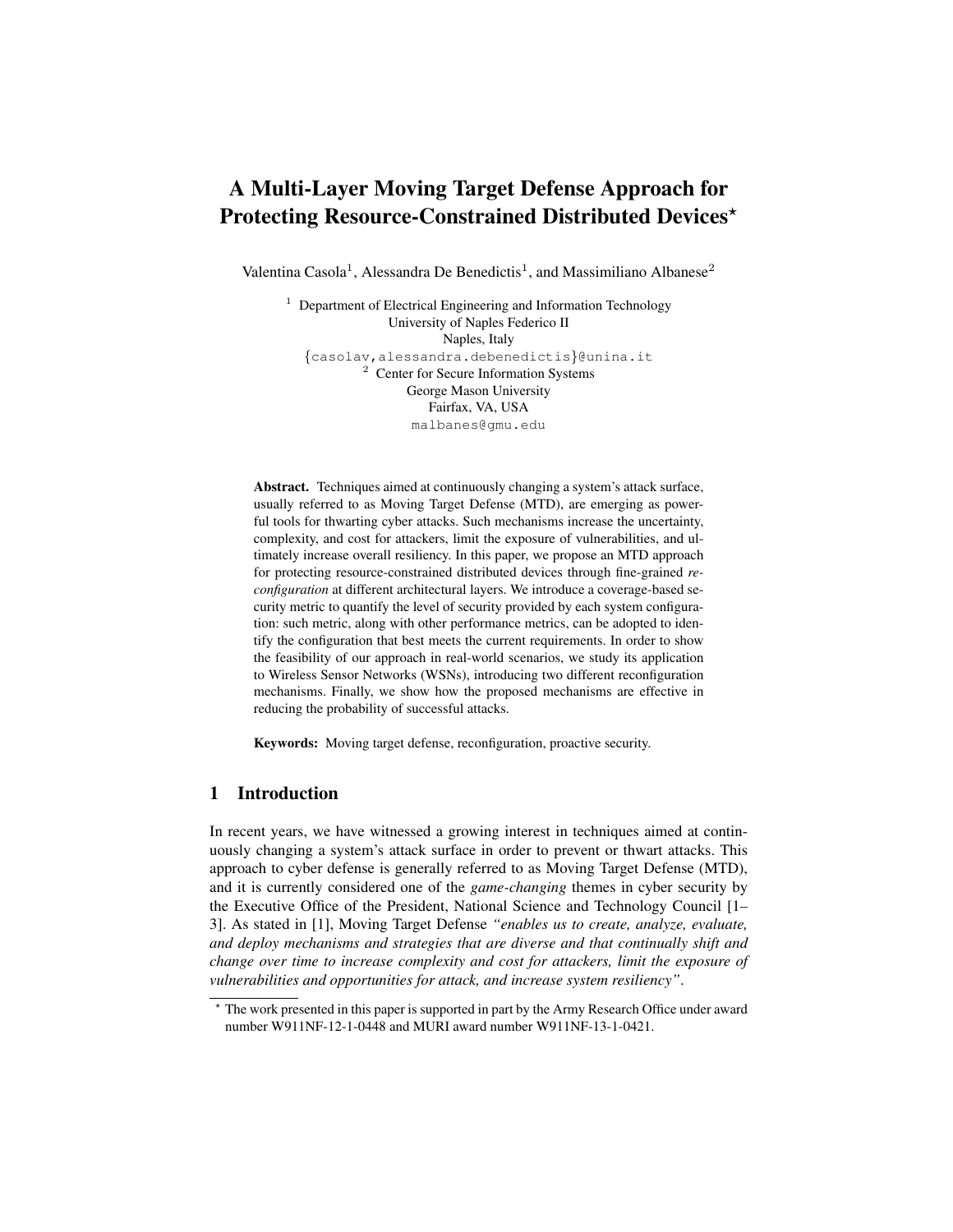The MTD paradigm can be successfully adopted to enforce security requirements in networks composed of distributed and mobile devices, that are typically characterized by limited hardware and software resources. Achieving high levels of security in such constrained environments is not a straightforward task, and innovative approaches must be devised. In this paper we propose an MTD strategy based on fine-grained *reconfiguration* to protect resource-constrained distributed devices, which are characterized by limited processing and storage capabilities, limited battery life, mobility, highly dynamic topology, and frequent failures. Our reconfiguration approach applies to different architectural layers and takes into account not only the hardware and software features of the nodes but also specific security and performance requirements depending on the deployment scenario.

Although changing configuration or system parameters to augment security is a very intuitive principle<sup>3</sup>, there is still a lack of metrics to evaluate the security provided by a system and, consequently, quantify the benefits of reconfiguration. To this aim, we introduce a coverage-based security metric to quantify the level of security provided by a given system configuration. Such metric, along with commonly adopted performance and cost metrics, is used to identify the configuration that best meets the current requirements.

In order to show the feasibility of our approach in real applications, we consider Wireless Sensor Networks (WSNs) as a case study. Different mechanisms have been proposed to secure WSNs, but of most such efforts have primarily been aimed at limiting power consumption by reducing the computational and storage requirements. Because of these constraints, the level of security provided by such mechanisms is quite limited, and more complex solutions are not feasible in practice. In this scenario, an MTD approach would make it possible to achieve better security, without requiring computation-intensive solutions, by periodically switching among multiple lightweight cryptosystems. Several reconfiguration mechanisms have been proposed for WSNs [4], mainly based on network reprogramming. They operate at different architectural levels but present similar limitations, as they are battery consuming, introduce a significant overhead, and are potentially not secure.

In order to address these limitations, we introduce two novel mechanisms for reconfiguring sensors that provide better performance from several points of view. We carried out a number of experiments by simulating attack scenarios where an attacker is able to gather partial information on the adopted cryptosystem and attempts a brute force attack. We evaluate the effectiveness of the proposed MTD approach by measuring the probability of successfully completing an attack and show how reconfiguration dramatically decreases such probability.

The paper, which extends the work presented in [5], is organized as follows. Section 2 discusses some of the MTD approaches that have been proposed in the literature, whereas Section 3 introduces our approach and presents the reconfigurable architectural layers we take into account. Subsection 3.1 presents a coverage metric to evaluate the level of security provided by a configuration and in Subsection 3.2 the dependency of security on time is discussed. Section 4 illustrates two innovative reconfiguration

<sup>&</sup>lt;sup>3</sup> Consider, for instance, the trade-off between the key length in a cryptographic session and the duration of the session itself.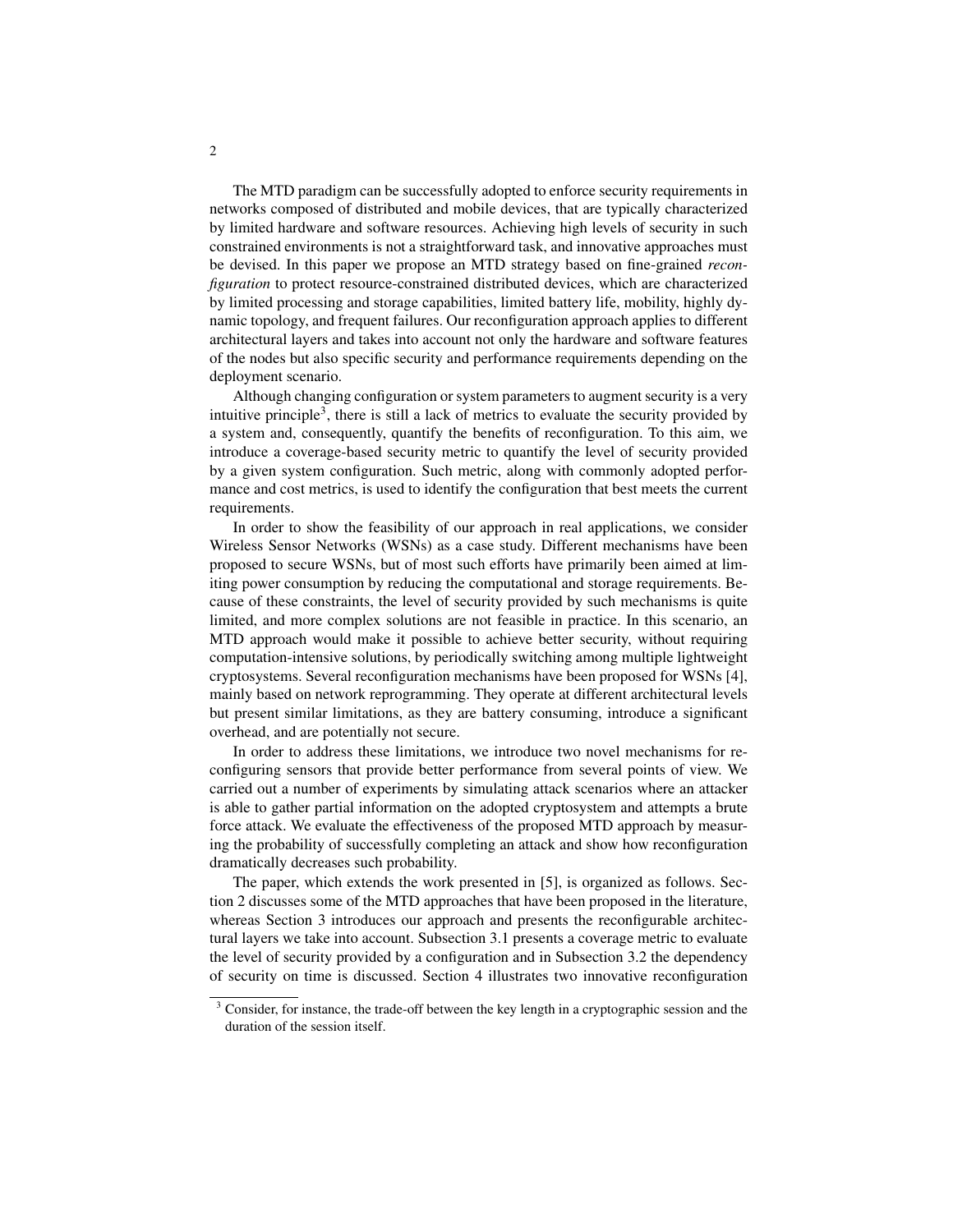mechanisms for WSNs, whereas Section 5 reports experimental results. Finally, some concluding remarks are given in Section 6.

### 2 Related Work

The idea behind the Moving Target Defense (MTD) is to change one or more properties of a system in order to present attackers with a varying *attack surface*, so that, by the time the attacker gains enough information about the system for planning an attack, the system's attack surface will be different enough to disrupt it  $[2, 3]$ . According to the definition in [6], a system's attack surface is *"the subset of the system's resources (methods, channels, and data) that can be potentially used by an attacker to launch an attack"*. It depends on the system's hardware and software features, and can be changed by dynamically reconfiguring such features at different levels of granularity.

A common MTD practice consists in updating the cryptographic keys used for encryption of communication channels: this introduces some uncertainty for attackers but presents the problem of key distribution, that is a critical phase particularly subject to attacks. More in general, MTD approaches (also referred to as *diversity techniques*) may be applied both at the application level and at a lower level (e.g., code location in memory), as suggested in [7]. Several low-level MTD techniques have been proposed in the literature, based on the idea of automatically generating diverse variants of a program to disrupt vulnerability exploits. A widely deployed example is Address Space Randomization, that was introduced in 2000 by the PAX Team for Linux<sup>4</sup>, and has been implemented in most modern operating systems. The basic idea is to randomize the locations of objects in memory so that an attack depending on the knowledge about the address of these objects will fail.

Instruction Set Randomization [8] is another technique for obfuscating the language understood by a system to protect against code-injection attacks: by randomizing the underlying systems instructions, *foreign* code introduced by an attack would fail to execute correctly, regardless of the injection approach.

Another type of low-level diversification is altering how data is stored in memory: in [9] authors present Data Randomization, a technique that provides probabilistic protection against attacks that exploits memory errors by XOR-ing data with random masks. Data randomization uses static analysis to partition instruction operands into equivalence classes: it places two operands in the same class if they may refer to the same object in an execution that does not violate memory safety. Then it assigns a random mask to each class and it generates code instrumented to XOR data read from or written to memory with the mask of the memory operand's class. Therefore, attacks that violate the results of the static analysis have unpredictable results.

Jackson et al. [10] present a diversity technique based on the generation, during the compilation phase, of multiple functionally equivalent machine codes for the same high-level source: with massive-scale software diversity, every user could get its own diversified program version, so that it is impossible for attackers to run a successful attack.

<sup>4</sup> http://pax.grsecurity.net/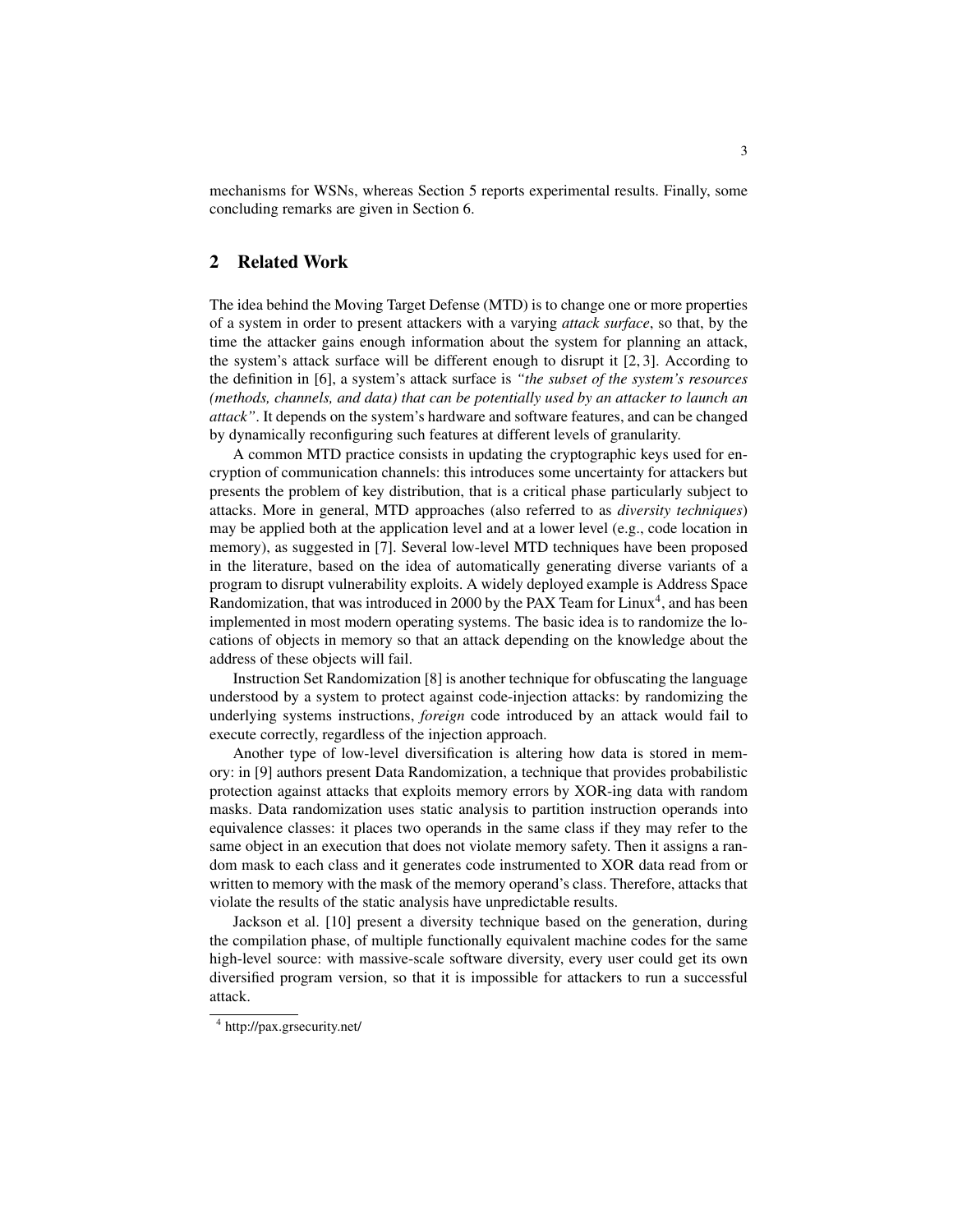The advantage of low-level diversity is that it does not require an understanding of the application's behavior and can be done automatically. However, it is only capable of thwarting specific classes of attacks, such as code injection and memory corruption attacks. Looking at higher-level MTD techniques, several approaches have been proposed, aimed at thwarting the attacker's reconnaissance effort: reconnaissance enables adversaries to gather information about the target system including network topology, configurations, network dynamics. This information can be used to identify system vulnerabilities, and to design and execute specific exploits.

In this regard, several approaches for dynamically changing nodes IP addresses for proactive security have been proposed in the literature, [11–13]. In 2001, Kewley et al. [13] presented a technique called DYNAT (Dynamic Network Address Translation), aimed at confusing any adversary sniffing the network by obfuscating host identity information in TCP/IP packet headers when packets enter public parts of the network. Whenever a client host wants to communicate with a protected server host, the addressing information contained in the header of its request packets is translated (encrypted) by a DYNAT shim before routing the packet to the server. A server gateway receives the packets, reverses the translation in the header fields (decryption) and obtains the true host identity information, used to pass the packets to the target server.

Another work funded by DARPA is presented in [12] by Atighetchi et al., that give an overview of current set of network-level defenses in the DARPA APOD (Application That Participate in Their Own Defense) project. Among the proposed network-centric defense mechanisms, the APOD toolkit also provides a *port and address hopping mechanism*, based on constantly changing a service's TCP identity to both hide the service's real identity and confuse the attacker during reconnaissance. Packets intercepted by attackers will reveal random addresses, which are valid only for a small period of time, e.g., 1 minute. For a port attack to be successful, the attacker must discover the current ports and execute the attack all within one refresh cycle.

Antonatos et al. [14] introduce a proactive defense mechanism called Network Address Space Randomization (NASR) whose objective is to harden networks against worms that use precomputed hitlists of vulnerable targets, by forcing nodes to frequently change their IP addresses. In order to achieve this goal, the authors implemented an advanced NASR-enabled DHCP server to expire DHCP leases at intervals suitable for effective randomization. As the addresses are actually changed at the end-points of a communication, active connections are disrupted during the update; moreover, NASR is limited in the address space as it uses LAN addresses, and requires changes to the end-host operating system, thus making the deployment costly.

In [15] the authors introduce an MTD technique called OpenFlow Random Host Mutation (OF-RHM): each host is assigned an address range, selected from the entire unused address space in the network, and at each mutation interval, a virtual IP is chosen from this range and associated with the host. A Software-Defined Networking (SDN) approach is adopted for range allocation and mutation coordination: a centralized controller (NOX) properly installs flows in OpenFlow switches to forward requests and perform the address translation actions.

Finally, the MTD defense mechanism proposed in [16] is designed to protect the identity of nodes in Mobile Ad Hoc Networks by turning the classical Sybil attack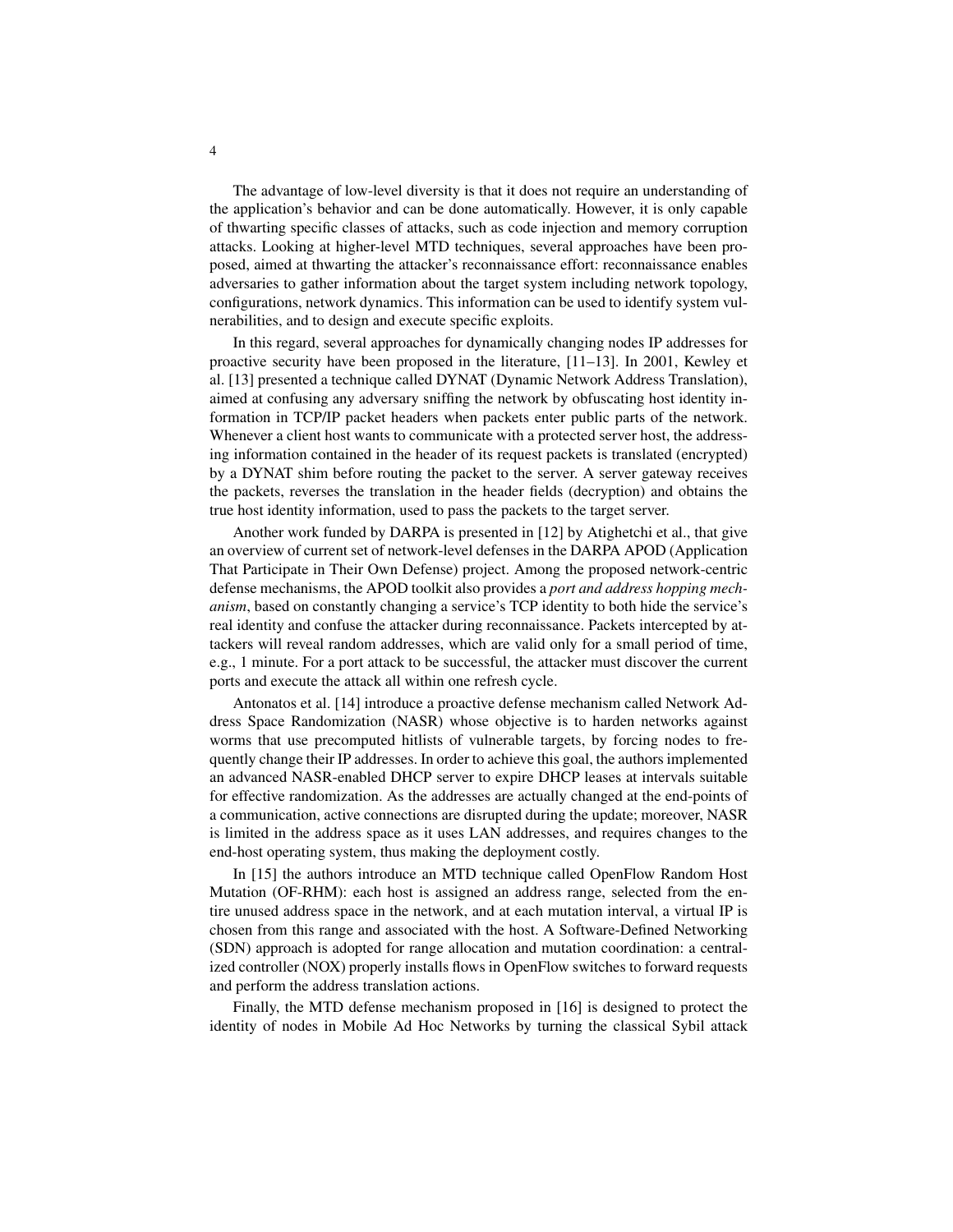mechanism into an effective defense mechanism. Legitimate nodes use virtual identities to communicate and periodically change their virtual identity to increase the uncertainty for attackers observing the network. To preserve communication among legitimate nodes, the network layer is modified by introducing a mechanism for mapping virtual identities to real identities, and a protocol for propagating updates of a node's virtual identity to all legitimate nodes.

### 3 Improving Node Security

In this paper, we propose an MTD framework for reconfiguring resource-constrained devices at different architectural levels, with the reconfiguration granularity chosen at runtime based on current requirements. By reconfiguring a system, it is possible to increase the overall *security level* it provides. Reconfiguration can be either reactive – i.e., the system is reconfigured in response to a detected or perceived threat or new security requirements – or proactive – the system is periodically reconfigured to limit the amount of time each configuration is exposed to malicious observers. Additionally, reconfiguration should be performed in a way to minimize its impact on the system in terms of resource consumption and performance.

Reconfiguration consists in changing one or more of the system's parameters. In our case study focused on WSNs, we identified two main reconfigurable architectural layers:

- *Security layer*. Security in an embedded network can be achieved by implementing a proper cryptosystem. Security layer reconfiguration can be performed by switching among different cryptosystems that satisfy specific security requirements while meeting certain performance and energy consumption constraints.
- *Physical layer*. In embedded systems, the software is part of the node's firmware, that is typically preloaded on internal read-only memory chips (ROM), in contrast to a general-purpose computer that loads its programs into random access memory (RAM) at run-time. Firmware provides the control program of the device and represents the skeleton where different libraries for the implementation of the available cryptosystems and APIs can be plugged and activated via proper software switches. Nodes can be equipped with several versions of the firmware in order to perform physical reconfiguration when needed.

Clearly, further parameters could be considered for reconfiguration, such as the application interface, the hardware configuration or the topology, as long as their reconfiguration is feasible from a technical and energy consumption point of view. In order to perform complex tasks, embedded nodes communicate with one another according to specific application interfaces (APIs), defining the format of the exchanged messages and the communication protocols. Reconfiguration could be applied at this level by providing different APIs for the same application. API reconfiguration could be useful to confuse an attacker that is observing the communication protocol in order to find an exploit to interfere with or control the communication.

As for hardware reconfiguration, it is expensive and not feasible on most of the available devices but needed in case of damage. Network topology could be reconfigured in terms of the view offered to external observers. This could be achieved by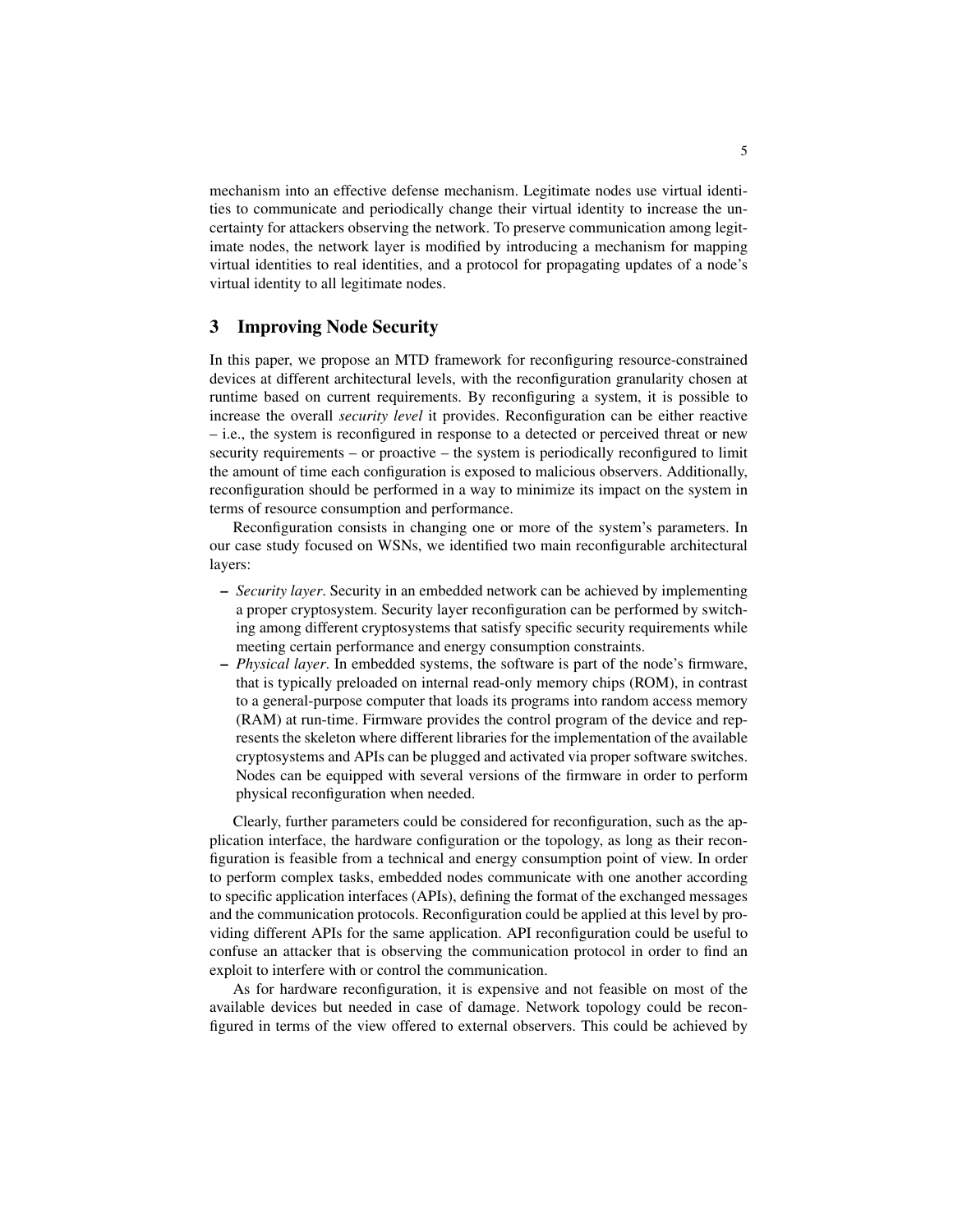implementing a mechanism that, for instance, presents virtual identities or introduces additional fake nodes into the network. Such a mechanism would need additional protocols and algorithms that are often too expensive for the considered nodes.

The choice of the reconfiguration level impacts both the system's performance and the provided level of security. From the performance point of view, changing the firmware of all the nodes in the network or a subset of them is much more expensive – in terms of latency and power consumption – than changing the cryptosystem, whose reconfiguration could be handled in software. On the other side, by changing the entire application running on a node, it becomes harder for an attacker to exploit software vulnerabilities and gain complete control of the node.

At the security layer, the cryptosystem itself is designed to cope with a specific set of attacks and provides an intrinsic level of security, depending on the cryptographic scheme, the algorithm, the length of the keys, etc. Reconfiguration of the cryptosystem can increase the level of security in two ways, that is by switching to a cryptosystem that covers a larger set of attacks (e.g., to cope with some detected or perceived threats), or by selecting an equivalent cryptosystem that uses different parameters. Given a certain fixed configuration, the more an attacker is able to observe, the more he will be able to infer information about the system. By continuously changing the system's configuration, the attacker will be presented with different views of the system over time, and will have to restart the reconnaissance effort multiple times in order to identify a viable exploit.

Once the admissible configurations have been identified, the selection of the new configuration is performed by a security-driven scheduler. The scheduler can be either a centralized entity making decisions on the global network configuration, or a decentralized component, independently deployed on each network node, making local reconfiguration decisions. In a *centralized* approach, a central entity triggers a configuration update based on some events (e.g., timer expiration, detected security threat) and transmits its decision to all the nodes that are involved. In a *decentralized* approach, each node is able to schedule, independently from other nodes, when to update its own configuration. Communication among legitimate nodes is preserved adopting additional mechanisms, described in details in the following section.

In the remainder of this paper, we will discuss the methodology adopted to evaluate the level of security provided by a system configuration, and how to increase it using a reconfiguration approach.

#### 3.1 Security Level Evaluation

The security of complex systems depends on many technical and organizational issues that must be properly addressed. The need for a clear definition and selection of security rules has led system administrators to set up security policies trying to adopt formal approaches to describe system security configurations. In spite of the ambiguity of such policies, a common approach to evaluate a system's security is through evaluation of its security policy. At present, such an evaluation is performed *by hand* whenever enterprises endeavor to extend their trusted domain and cooperate [17]. This approach also includes well known standards as Common Criteria and TCSEC [18, 19], that are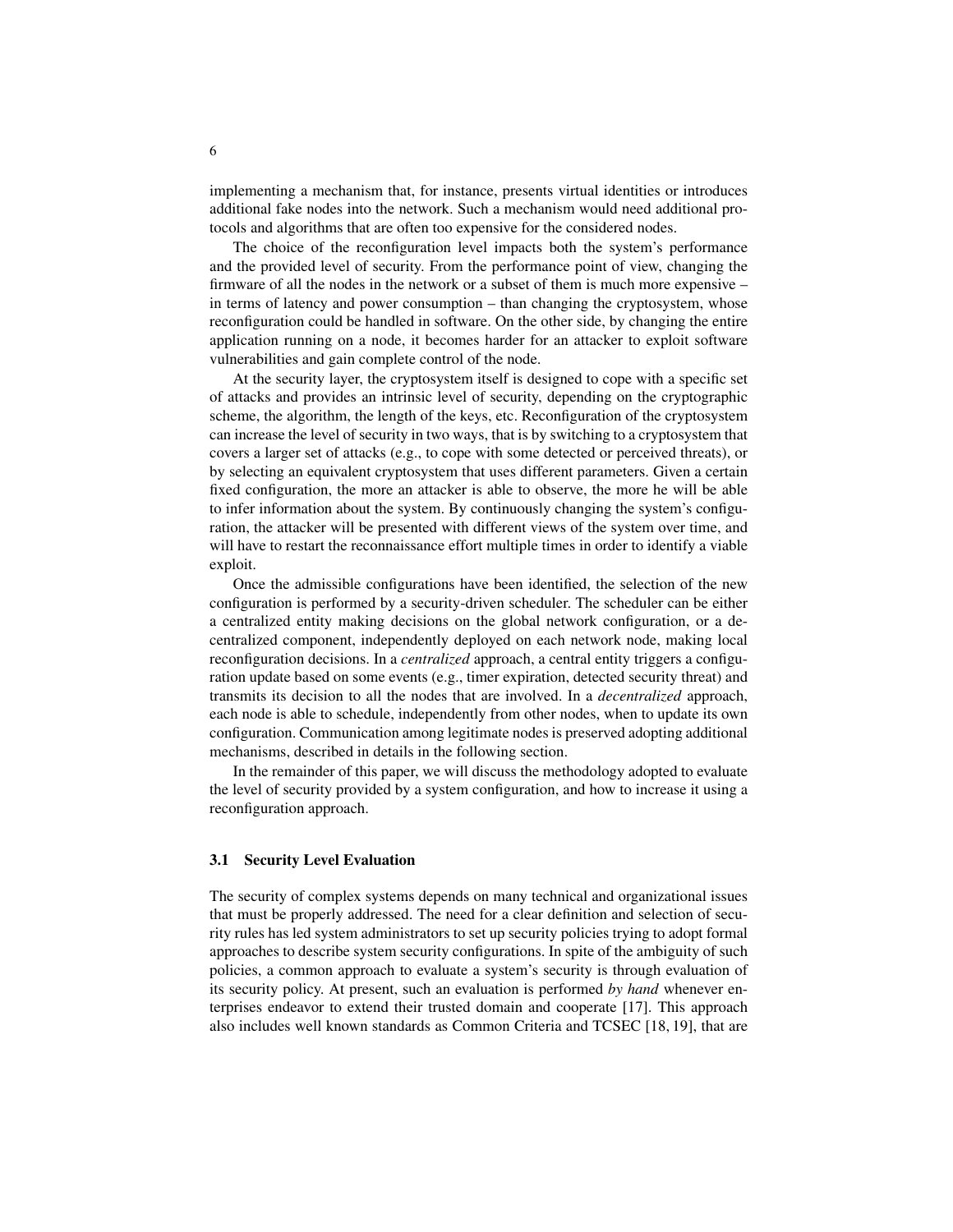very suitable to assess and audit the security level provided by a company, by a specific procedure or, in general, by a system.

The Common Criteria (CC) for Information Technology Security Evaluation (Common Criteria or CC) [18] are an internationally approved set of standard for computer security certification. They are used by Government customers in the USA and the NATO community along with other organizations, particularly in the public sector, to determine the level of security and assurance of various technology products. However, the assurance levels provided by CC (from EAL1 to EAL7) do not measure the security of the system itself, but simply state at what level the system was tested, and do not find a direct application in our approach.

Defining a quantitative measure of the level of security provided by a system is a complex task. Several security metrics have been proposed in the literature, mostly based on the analysis of attack graphs or on risk quantification [20–23]. Other approaches, such as the one adopted by the Common Vulnerability Scoring System (CVSS) [24], try to rate the severity of security vulnerabilities and assign a score to a system based on the vulnerabilities it is subject to.

Other metrics are linked to the adopted configurations [25, 26], they are centered on the mechanisms that are available to enforce a subset of security requirements. We started from these considerations to introduce a metric based on the *coverage* of a configuration respect of a set of known attacks. An attack could have several objectives, such as physically taking possession of a node, interfering with communication at the physical level, exploiting software vulnerabilities to take control of a node, disturb network operation at routing/application level or intercept sensitive data. In this discussion we are interested in attacks aimed at interfering, steering or eavesdropping communications at the application layer among nodes, and at exploiting vulnerabilities of the firmware installed on nodes.

Let Threats define the set of threats of interest, belonging to the above discussed set of attacks. A configuration c is said to *cover* a threat  $t \in Threads$ , if either the cryptosystem implemented at the security layer or the specific firmware version running on the node include mechanisms to protect the node from such threat.

Once the admissible configurations and the attacks of interest have been identified, it is possible to build an *Attack Coverage Table*, that helps define the levels of security provided by each configuration [27]. Table 1 shows an example of attack coverage table relative to configurations  $\{c_1, c_2, c_3, c_4\}$ , under the hypothesis that three attacks of interest have been identified, namely  $AttackA$ ,  $AttackB$  and  $AttackC$ . An increasing level of security (from  $L_1$  to  $L_4$  in the example) can be assigned to configurations, based on the risk associated with the attacks and their coverage properties.

Attack coverage can be defined either as an ON/OFF property (that is an attack is covered or uncovered), or in terms of the degree of satisfaction of specific requirements (e.g. authentication, integrity, confidentiality, key distribution...), using a scoring system (similar to CVSS for vulnerabilities). Coverage with respect to a specific attack could even be defined in terms of the effort an attacker needs to make the attack succeed.

The level of security associated with a configuration could simply depend on the number of covered threats, or it could be set depending on the risk associated with each threat, either in a static way (the risk associated with a threat is set at deployment and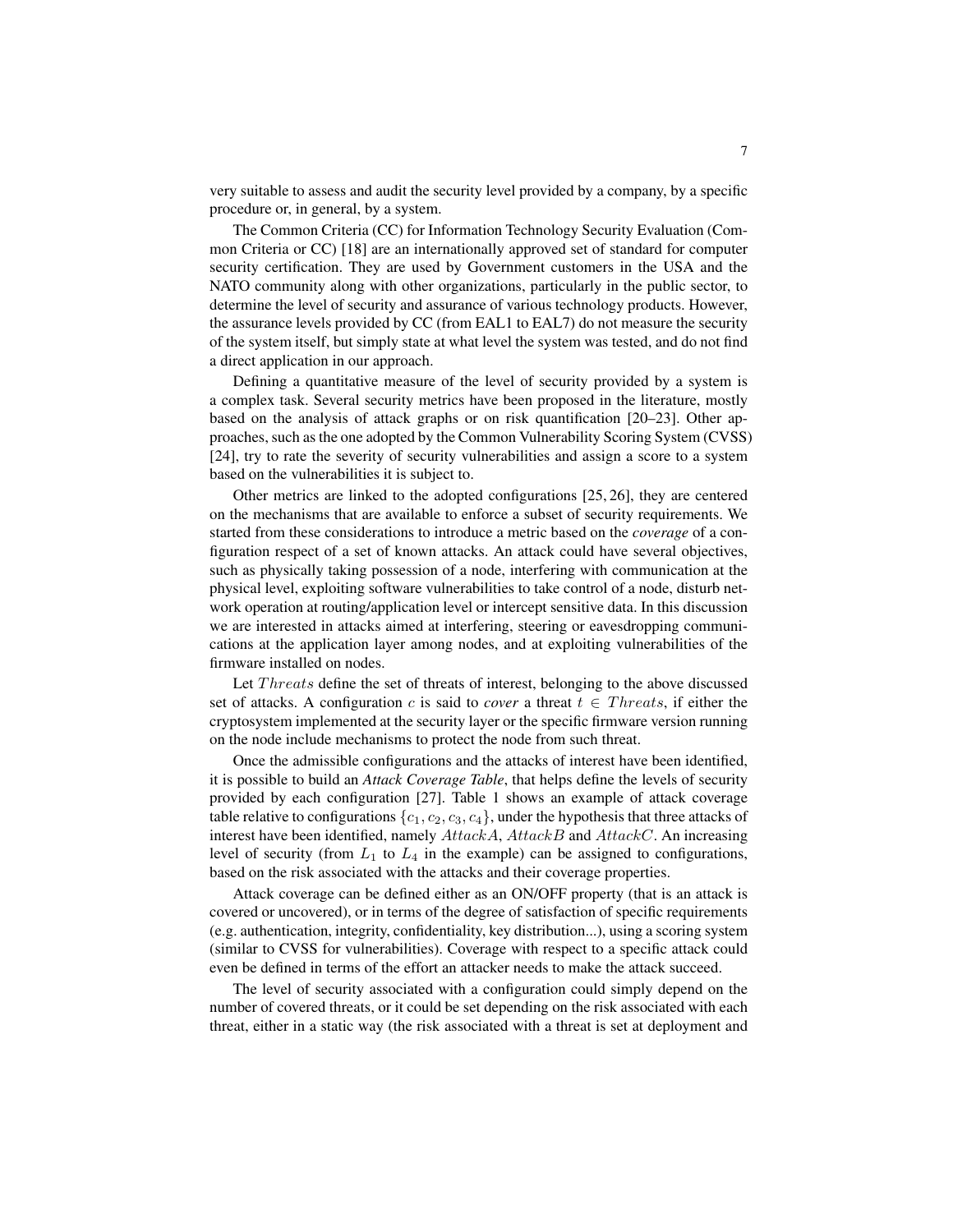Table 1. An example of Attacks Coverage Table

|       | $\lfloor \text{Conf} \rfloor$ Attack A Attack B Attack C SL |  |    |
|-------|-------------------------------------------------------------|--|----|
| $c_1$ |                                                             |  |    |
| $c_2$ |                                                             |  |    |
| $c_3$ |                                                             |  | ó, |
| C4    |                                                             |  |    |



Fig. 1. Reconfigurations and security level

remains unchanged for the entire operation of the network) or dynamically (the risk associated with a threat changes dynamically during network operation depending on current conditions and possible detection events).

#### 3.2 Modeling the Security Level

As previously said, each configuration provides a certain level of security, which depends on the implemented cryptosystem (cryptographic scheme, algorithms, and keys) and is characterized by an intrinsic value. Indeed, the longer a system configuration is exposed to malicious observers, the more the actual level of security decreases. For this reason, the security level is a monotonically decreasing function, with its maximum corresponding to the intrinsic security level associated with the specific implemented cryptosystem.

As illustrated in Fig. 1, using reconfiguration, we can prevent the security level from falling below a certain threshold, and periodically reset it to the intrinsic value associated with a new configuration. Dually speaking, we avoid that the probability of successfully completing an attack increases beyond a certain threshold. In fact, such probability depends on the considered type of attack and is usually represented by a monotonically increasing function: the longer an attacker can try to exploit a system, the higher the success probability is. It is easy to demonstrate that, by introducing re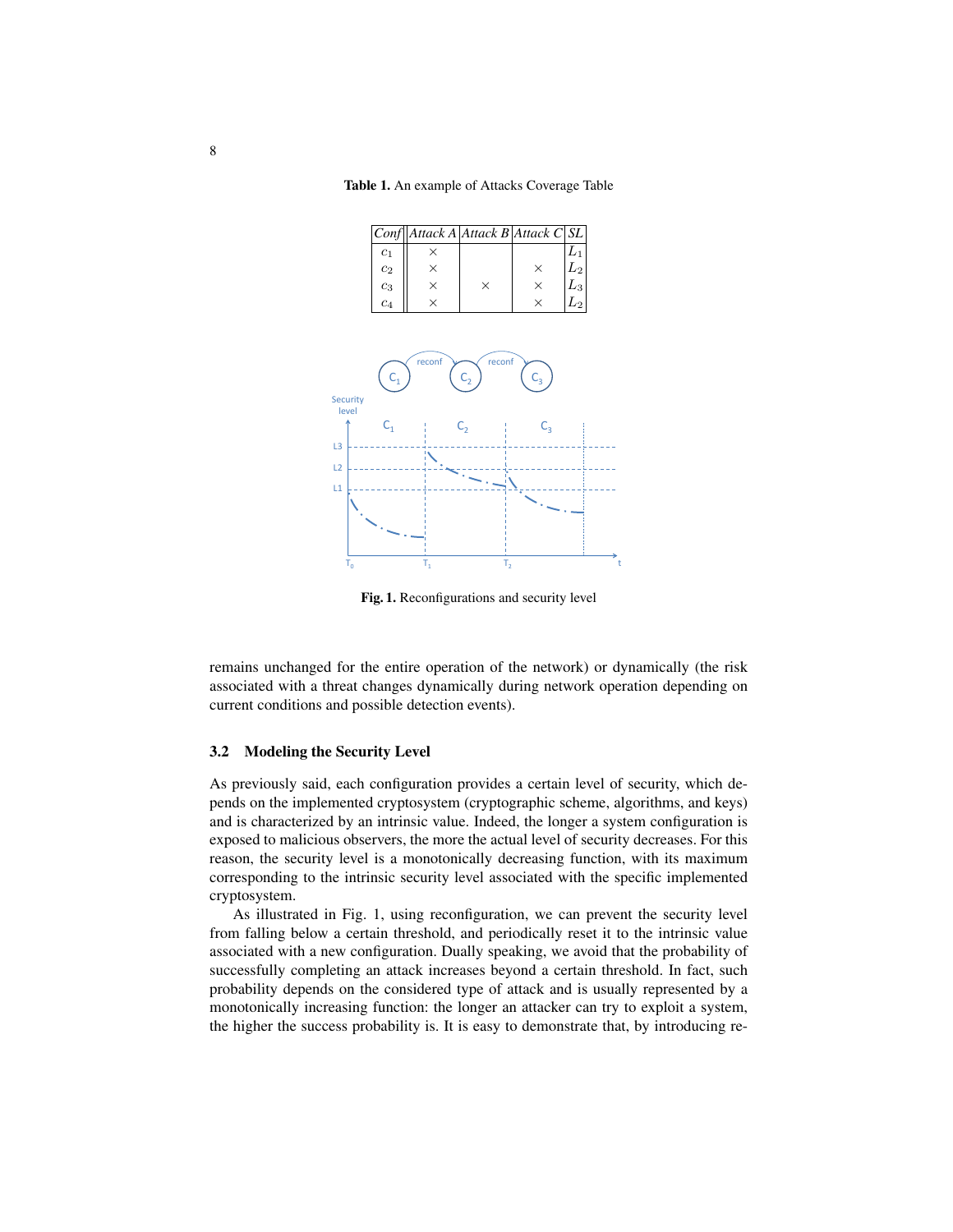configuration, we can *break* the monotonicity, such that the probability of successfully completing an attack actually decreases every time the system is reconfigured.

**Theorem 1.** Let  $[0, T]$  be an observation interval, and let  $n \in \mathbb{N}$  be an integer greater *than or equal to 2, representing the number of reconfigurations in*  $[0, T]$ *. Then the following inequality holds.*

$$
Pr(success([0,T],n)) \le Pr(success([0,T],0))
$$
\n<sup>(1)</sup>

*where Pr*(success  $(I, x)$ ) *denotes the probability that the attacker is successful within the temporal interval* I *if* x *reconfigurations are performed during the same interval.*

In order to prove Theorem 1, we need to consider that the probability that the attacker will successfully break the cryptosystem between  $0$  and  $T$  when the interval  $[0, T]$  is broken down into *n* validity intervals – and a different cryptosystem is used in each such intervals – can be written as

$$
Pr(success([0,T],n)) = 1 - Pr(\neg success([0,T],n))
$$
\n(2)

The probability  $Pr(\neg success([0, T], n))$  that the attacker does not succeed by time  $T$  is the probability that he does not succeed in any of the  $n$  validity intervals.

$$
Pr(\neg success([0, T], n)) = Pr(\neg success([0, \frac{1}{n} \cdot T])
$$

$$
\land \neg success([\frac{1}{n} \cdot T, \frac{2}{n} \cdot T])
$$
(3)
$$
\land \dots \land \neg success([\frac{n-1}{n} \cdot T, T]))
$$

The events  $\neg success([\left[0, \frac{1}{n} \cdot T\right]), \dots, \neg success([\frac{n-1}{n} \cdot T, T])$  are clearly independent, thus  $Pr(\neg success([0, T], n))$  can be computed as follows.

$$
\Pr(\neg success([0, T], n)) = \prod_{i=0}^{n-1} \left(1 - \Pr\left(success\left(\left[\frac{i}{n} \cdot T, \frac{i+1}{n} \cdot T\right]\right)\right)\right) \tag{4}
$$

As the probability that the attacker can break the system in a given interval is directly proportional to the length of the interval itself, we can conclude that, for all  $i \in [0, n-1]$ , Pr  $(success([\frac{i}{n} \cdot T, \frac{i+1}{n} \cdot T])) = \frac{\Pr(saccess([0,T]))}{n}$  $\frac{ss(\lfloor 0,1 \rfloor)}{n}$ . This conclusion relies on the simplifying assumption that the different cryptosystems used in our framework are equivalent in terms of attack time. Generalizing this result to the case of heterogeneous cryptosystems is straightforward, but it is omitted for reasons of space. Additionally, the above conclusion assumes that the interval  $[0, T]$  is larger than the time needed to complete a full brute force attack<sup>5</sup>. Then, Equation 4 can be rewritten as follows.

 $\blacksquare$ 

<sup>&</sup>lt;sup>5</sup> If Pr( $\neg$ success([0,T])) = 1, then there may exist a sub-interval [t<sub>i</sub>, t<sub>j</sub>] of [0,T] such that  $Pr(\neg success([t_i, t_j])) = 1.$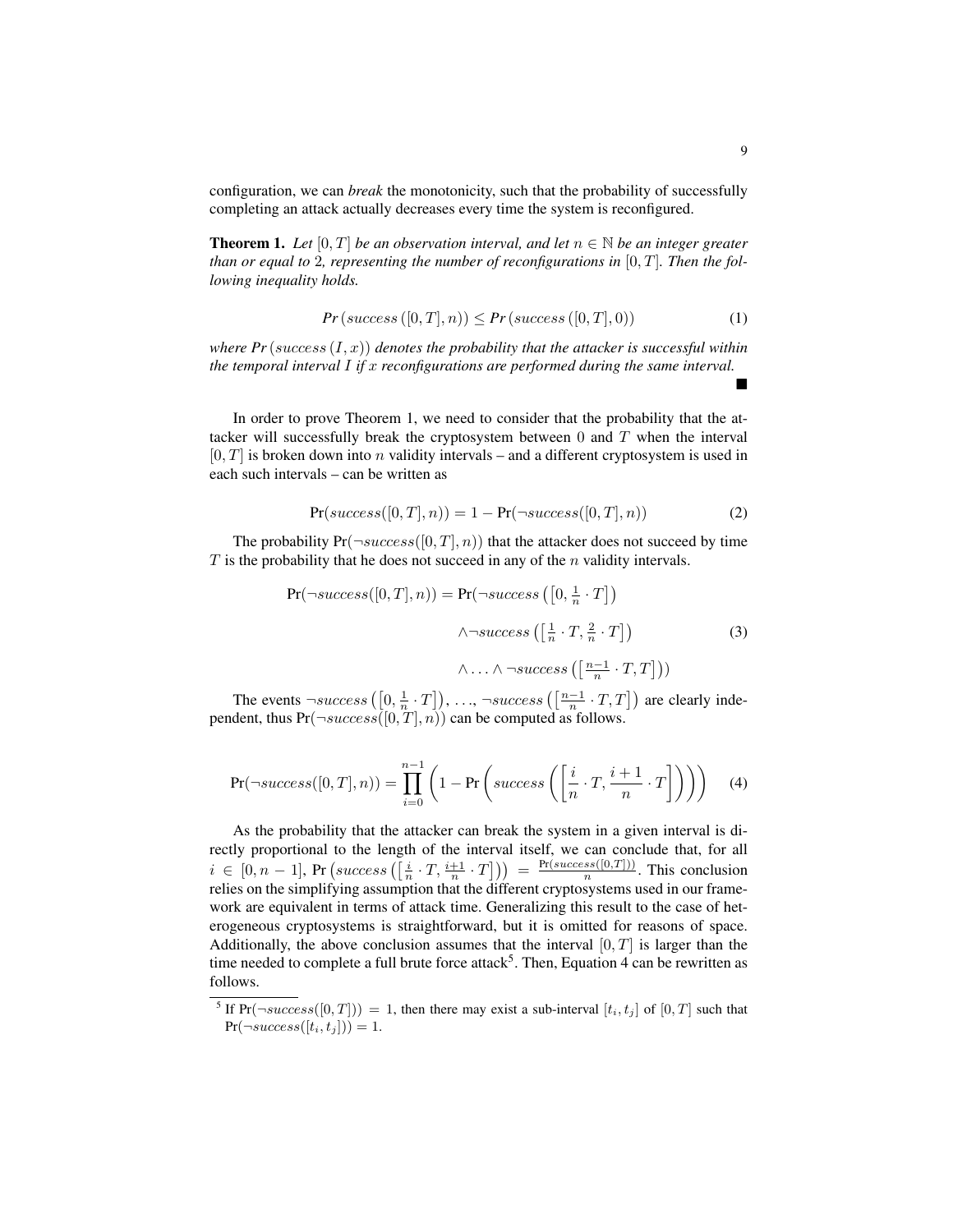$$
Pr(\neg success([0, T], n)) = \prod_{i=0}^{n-1} \left(1 - \frac{Pr(success([0, T]))}{n}\right)
$$

$$
= \left(1 - \frac{Pr(success([0, T]))}{n}\right)^n
$$
(5)

In order to complete the proof, we need the results of another theorem:

**Theorem 2.** Let  $x \in [0, 1]$  be a real number and let  $n \in \mathbb{N}$  be an integer number. The *following inequality holds.*

$$
\left(1 - \frac{x}{n}\right)^n \ge 1 - x\tag{6}
$$

Using the binomial theorem, the expression  $\left(1 - \frac{x}{n}\right)^n$  can be expanded as follows.

$$
\left(1 - \frac{x}{n}\right)^n = \sum_{k=0}^n \binom{n}{k} \left(-\frac{x}{n}\right)^k = 1 - x + \sum_{k=2}^n \binom{n}{k} \left(-\frac{x}{n}\right)^k \tag{7}
$$

To complete the proof, we need to show that the alternating series  $\sum_{k=2}^n\binom{n}{k}\left(-\frac{x}{n}\right)^k$ is greater than or equal 0. As the first term in the series is positive, we only need to show that all the terms have decreasing absolute values. In order to do so, we now show that the ratio between two consecutive terms is greater than 1.

$$
\left| \frac{\binom{n}{k} \left( -\frac{x}{n} \right)^k}{\binom{n}{k+1} \left( -\frac{x}{n} \right)^{k+1}} \right| = \frac{\frac{n!}{k! \cdot (n-k)!}}{\frac{n!}{(k+1)! \cdot (n-k-1)!} \cdot \frac{x}{n}} = \frac{n \cdot (k+1)}{(n-k) \cdot x}
$$
(8)

It is clear that the quantity at the right end side of Equation 8 is greater than 1, as  $n \cdot (k+1) \geq n$  and  $(n-k) \cdot x \leq n$ . Using Theorem 2, we can conclude that

$$
\left(1 - \frac{\Pr\left(succes\left(\left[0, T\right]\right)\right)}{n}\right)^n \ge 1 - \Pr\left(succes\left(\left[0, T\right]\right)\right) \tag{9}
$$

Combining Equations 2, 5, and 9, we can write

$$
1 - \Pr(success([0, T], n)) \ge 1 - \Pr(success([0, T])) \tag{10}
$$

Equation 1 follows directly from Equation 10.

In conclusion, Theorem 1 shows that, in theory, the proposed mechanism is effective in reducing the probability that the attacker will successfully discover currently used cryptographic keys in a given amount of time. In other words, it will take more time for the attacker to break the system. Experiments reported in the next section confirm this result.

In the following, we will refer to the *level of security* as a security metric to express how secure is a configuration with respect to the considered attacks. A security value can be assigned, based on the attacks coverage table, both to a single node and to a link, defined as a connection between communicating nodes. Node security is related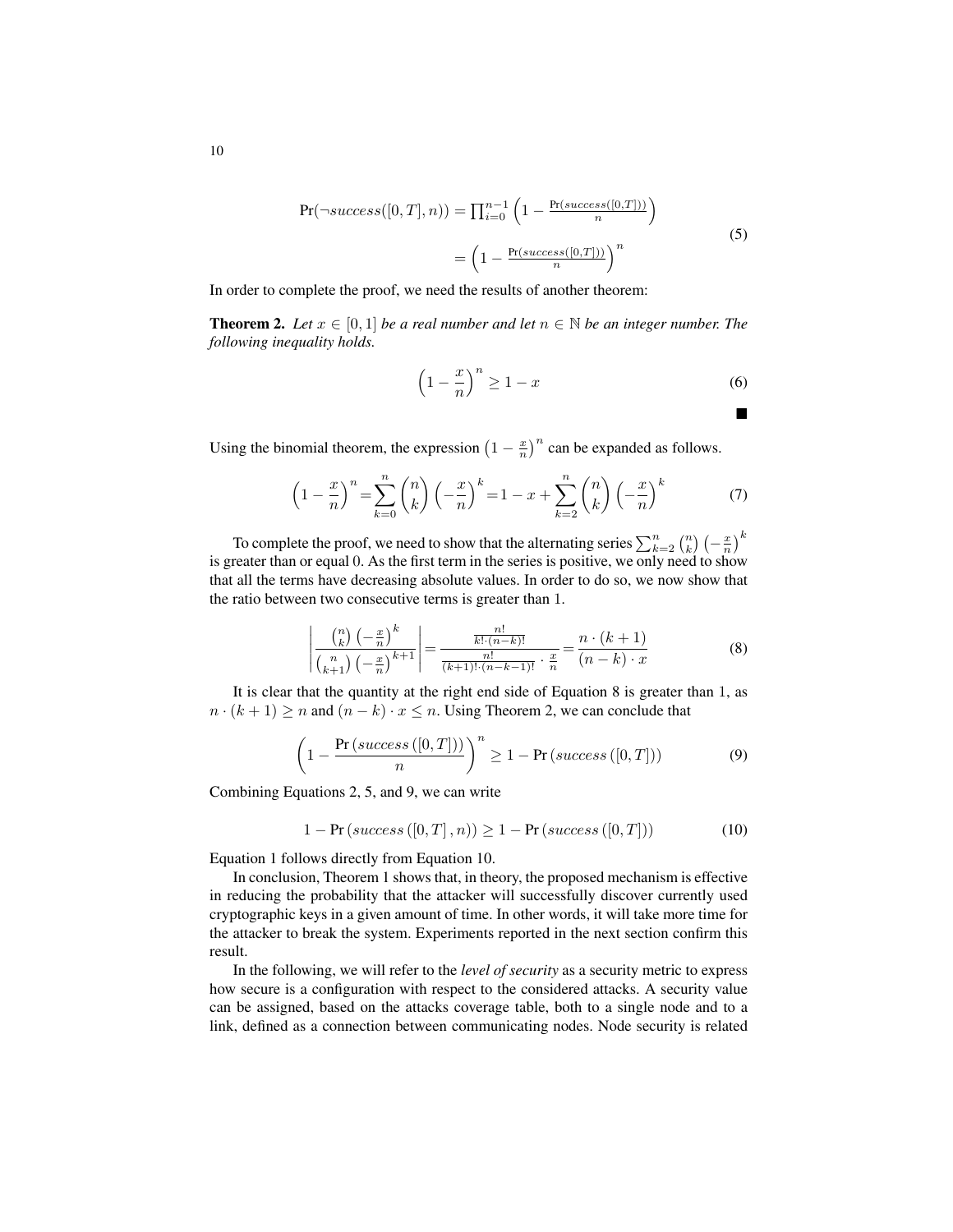primarily to the physical layer (e.g., tamper resistant HW, protected external ROM), while subnet security depends on the security layer (e.g., cryptographic algorithm, key length, key agreement mechanisms); as previously discussed, both also depend on the reconfiguration mechanism itself, that is on time.

Assume that the set SEC of available cryptosystems is a totally ordered set: given  $s_1, s_2 \in SEC$ , there is an ordering relation between them, and  $s_1 \leq s_2$  means that the cryptosystem  $s_1$  is not more secure than the cryptosystem  $s_2$ . It is possible to have elements in *SEC* that are equivalent from the security point of view, adopting for instance the same algorithm but using different parameters (e.g. different keys).

Assume the sequence of the  $M$  configurations adopted by a node  $n$  is given by  $\langle C_1(n), \ldots, C_M(n) \rangle$ , and the sequence of time instants in which such configuration were activated is  $\langle T_1(n), \ldots, T_M(n) \rangle$ .

Let the configurations  $C_i(p) = (im_i(p), api_i(p), s_i(p))$  and  $C_i(q) = (im_i(q),$  $api_i(q), s_i(q)$  be the i-th active configurations respectively on node p and q. Note that in order for the nodes to be able to communicate, they should either share the same security and API configurations, or they should be provided with a mechanism to always know what is the configuration currently used by other legitimate nodes. Let  $T_i(p,q)$ identify the initial time instant when the status of  $p$  and  $q$  is such that they are able to communicate. In the following, we will refer to a *link* as a directed edge  $(p, q)$  connecting two nodes involved in a communication, with packets traveling from p to q. A link configuration is defined as  $C_i(p,q) = (C_i(p), C_i(q)).$ 

Let us refer to  $SL_{(p,q)}(t)$  as the level of security, at time t, of a link  $(p,q)$ . It is the level of security associated with the cryptosystem used to secure data flow from  $p$ to q, denoted with  $s_i(p, q)$ . With  $SL_p(t)$  we identify the level of security of node p, depending on its physical configuration  $im_i(p)$  and on time.

**Definition 1** (Level of security of a link). The level of security  $SL_{(p,q)}(t)$  of a link  $(p, q)$ *, provided by*  $C_i(p, q)$  *at time*  $t \in [T_i(p, q), T_{i+1}(p, q)]$ *, can be expressed as a function of the specific cryptosystem adopted*  $s_i(p,q)$  *and the time elapsed since the current configuration was activated.*

$$
SL_{(p,q)}(t) = f(s_i(p,q), t - T_i(p,q))
$$
\n(11)

**Definition 2** (Level of security of a node). *The level of security*  $SL_p(t)$  *of a node* p *can be expressed as a function of the specific firmware adopted*  $im_i(p)$  *and the time elapsed since the current physical configuration was activated.*

$$
SL_p(t) = f(im_i(p), t - T_i(p))
$$
\n(12)

Finally, we can define the Security Level associated to a configuration as:

Definition 3 (Level of security of the network). *Assuming that the network is partitioned in different subnets, each composed of nodes communicating with one another with a certain interface (security and application layer), the overall level of security of the network depends both on the security of nodes composing the network, and of the different subnets, other than on time.*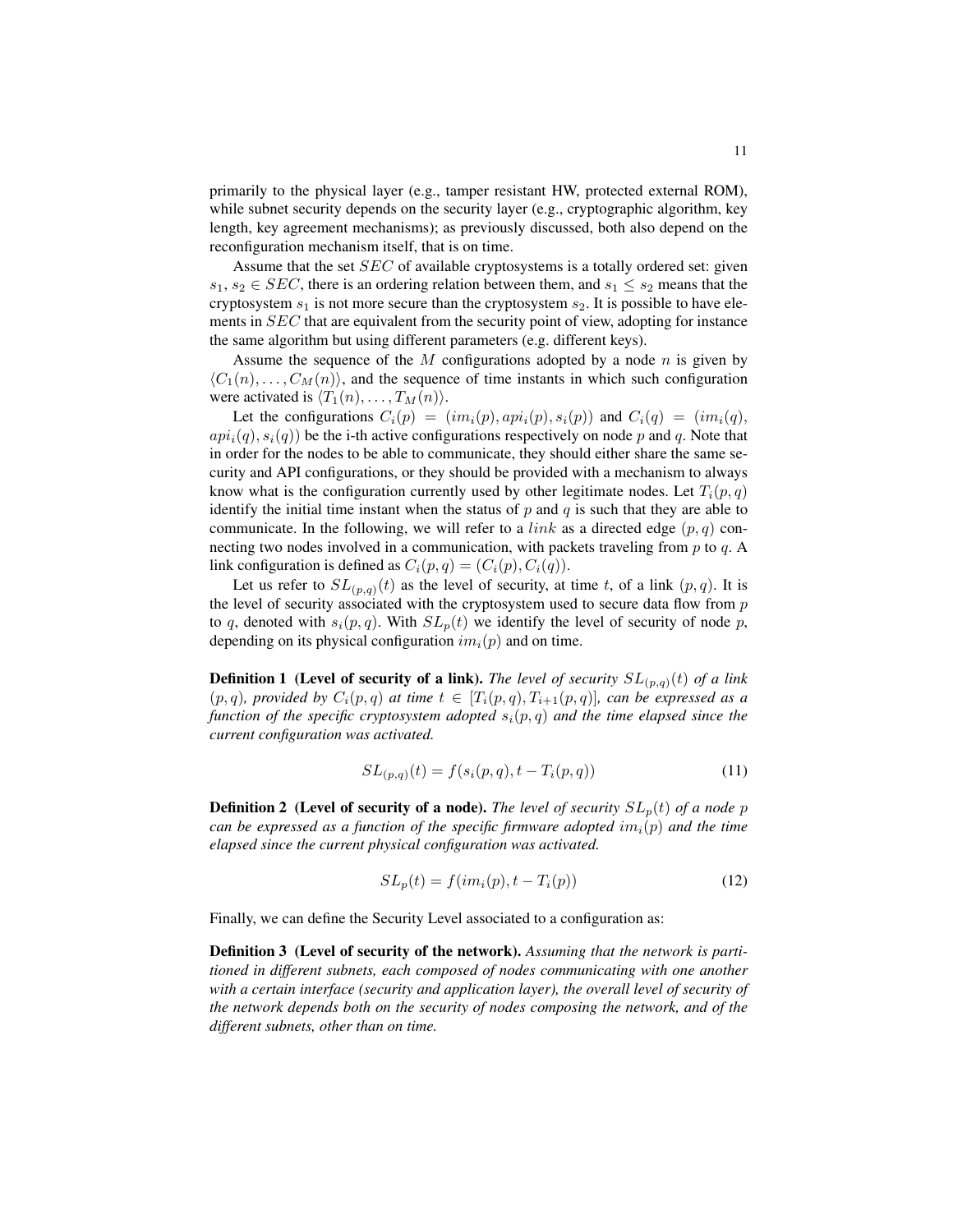$$
SL_{net}(t) = A \cdot \sum_{i=0}^{N-1} \sum_{j=0, j \neq i}^{N-1} \alpha_{ij} \cdot SL_{(i,j)}(t) \cdot x_{ij} + B \cdot \sum_{i=0}^{N-1} \beta_i \cdot SL_i(t) \tag{13}
$$

*where*

- *A and B represent the relative importance of the set of links and the set of network nodes respectively, and satisfy the following constraint:*  $A + B = 1$ *.*
- $-$  *the*  $\alpha_{ij}$  *constants represent link weights, and the*  $\beta_i$  *constants represent node weights and are useful to give more importance to critical nodes or portions of the network. They are subject to the following constraints:*

$$
\sum_{i=0}^{N-1} \sum_{j=0, j \neq i}^{N-1} \alpha_{ij} = 1
$$
\n
$$
\sum_{i=0}^{N-1} \beta_i = 1
$$
\n(14)

 $-$  *the*  $x_{ij}$  *variables represent the existence of links and are defined as follows:* 

$$
x_{ij} = \begin{cases} 1 \text{ if } i \neq j \text{ and } \exists \text{ a link between node } i \text{ and } j \\ 0 \text{ if } i \neq j \text{ and } \nexists \text{ a link between node } i \text{ and } j \end{cases} \tag{15}
$$

## 4 WSN Reconfiguration: a Case Study

A WSN is an embedded network composed of a base station – able to perform multinode data fusion and complex application logic, and often provided with a consistent source of energy – and several motes, which merely perform local processing on sensed data. Nodes communicate by exchanging messages over a radio channel: the base station sends queries to motes in order to sample physical variables (e.g., humidity), whereas motes simply reply to these queries by sending unicast messages to the base station.

Security is a fundamental concern in WSNs, as they are widely adopted in several critical application domains. Nevertheless, because of their peculiar features – constrained processing and storage capabilities, limited battery life, highly dynamic topology and mobility, frequent failures – providing security is not a straightforward task. The introduction of security mechanisms has a strong impact on performance and resource consumption, that often represent a limiting factor. For this reason, although the adoption of a complex cryptosystem (e.g., based on public key primitives) for all network activities could be desirable from a security point of view, it is not feasible in practice. The proposed reconfiguration approach is able to overcome these concerns, as it allows to maintain an acceptable level of security in the network by leveraging not only the intrinsic features of the adopted cryptosystems, but also other features, such as the physical configuration and the application interfaces, other than the reconfiguration mechanism itself. This way, the use of simpler cryptosystems for short periods of time can be preferable to the adoption of a single strong but computation-intensive cryptosystem.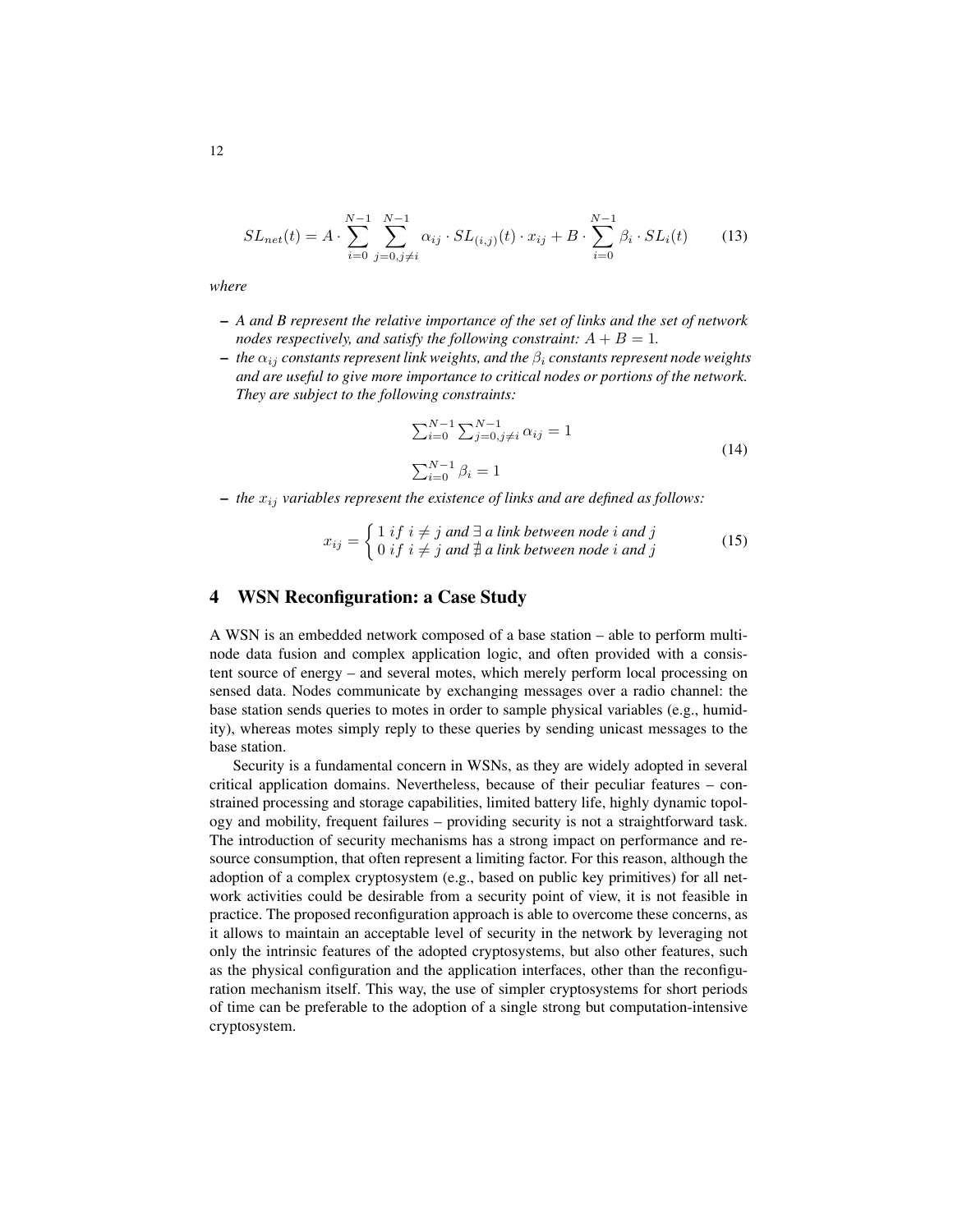In this discussion, we refer to TinyOS, the most commonly adopted operating system for WSNs. TinyOS applications and the OS itself are built by connecting components that represent functional building blocks, such as communication protocols, device drivers, or data analysis modules. During the default compilation process of TinyOS, these building blocks are converted into a monolithic, static binary, to enable code optimization and ensure a small memory footprint. This means that the OS and its applications' executables lack modularity, and it is not possible to dynamically replace a single component at runtime. Security mechanisms could be implemented either as independent TinyOS components or as different static libraries wired in the same component, whose functions are invoked by applications to ensure security requirements. Reconfiguration of both the security layer and the application interfaces could be easily achieved by including the implementation of all the available solutions into the firmware installed on the device, and activating the desired configuration through software switches and ad hoc protocols. Firmware reconfiguration can be performed by adopting node reprogramming techniques, that will be illustrated in details later. Two innovative approaches to reconfiguration are presented in the following subsections, along with some implementation details.

#### 4.1 Security Layer Reconfiguration

Assume that, in order to enforce security, queries are signed by the base station for authentication purposes, and reply messages are encrypted for ensuring confidentiality and integrity. The security layer performing these operations can be designed to implement different cryptographic protocols, depending on the required security level and available resources. The basic idea of the proposed approach is to dynamically change the security layer, by switching between two or more different implementations. We assume that each node is provided with a pool of different cryptosystem implementations, which are identified by a unique ID.

To give a concrete example, we refer to the two cryptosystems presented in [28], based respectively on Elliptic Curve Cryptography (WM-ECC libraries) and Identitybased cryptographic techniques (TinyPairing libraries). WM-ECC [29] provides key agreement algorithms and digital signature that can be used to authenticate packets in the sensor network. It provides support for all the ECC operations and we used it to implement a hybrid cryptosystem [28] based on a public key function for ensuring authentication of the base station, and on a key agreement protocol for establishing a symmetric key, to be used for encryption/decryption of data packets sent by the motes. Tiny-Pairing [30] is an open-source pairing-based cryptographic library for wireless sensors, providing an interesting solution to the key management problem, that still represents an open issue in WSN security research.

From a security point of view, the cryptosystem based on WM-ECC does not authenticate public keys, thus allowing man-in-the-middle attacks in the key exchange phase. Moreover, sensitive data is encrypted with a symmetric cipher, and this increases overall vulnerability of the network. Instead, TinyPairing adopts an asymmetric scheme and is much more secure in the initialization phase as it does not use a key exchange mechanism. As stated in Section 3.1, the intrinsic level of security of the two configurations can be represented by an attack coverage table, identifying, for each configuration,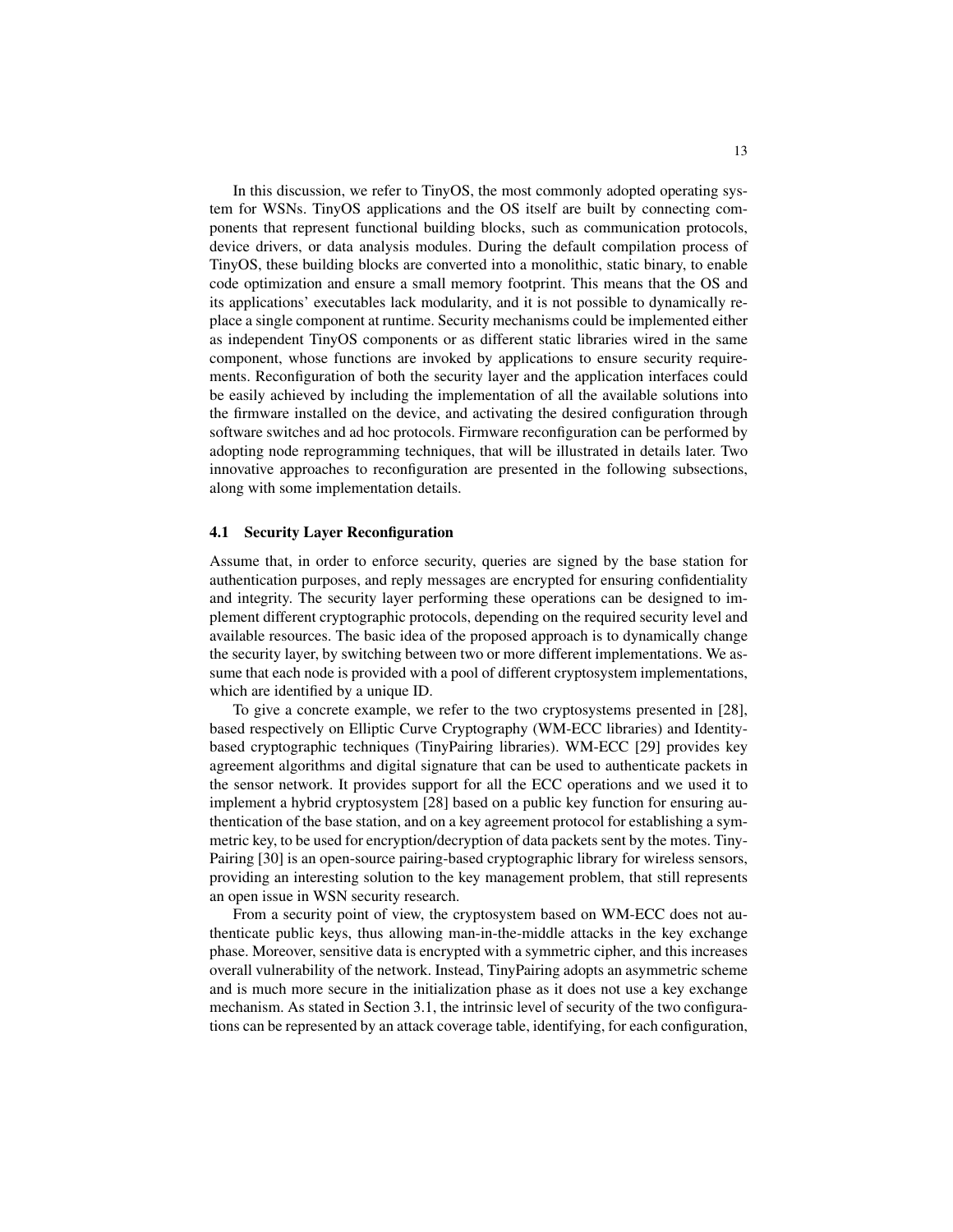

Fig. 2. Security protocol reconfiguration

what attacks it is able to thwart or, dually, what requirements it is able to satisfy. Table 2 shows an example of attack coverage table for the two cryptosystems (configurations) considered here. In this case, coverage is not defined as a binary property, but through a qualitative score capturing the level of protection provided by the configuration with respect to each considered attack.

Table 2. Attack Coverage Table for the considered cryptosystems

|                   | $\vert$ Configuration $\vert\vert$ Man-in-the-middle $\vert$ Eavesdropping $\vert$ Brute force $\vert$ Replay attack |     |           |    |
|-------------------|----------------------------------------------------------------------------------------------------------------------|-----|-----------|----|
| $ WM\text{-}ECC $ | non-auth key                                                                                                         | ves | weak symm | no |
| TinyPairing       | auth key                                                                                                             | ves | asymm     | no |

In the simplest reconfiguration scenario, each node can decide independently when to update, and an identifier of the cryptosystem used to encrypt a message is encoded in the message itself, so that each receiving node, sharing the same reconfiguration strategy, is able to properly handle it.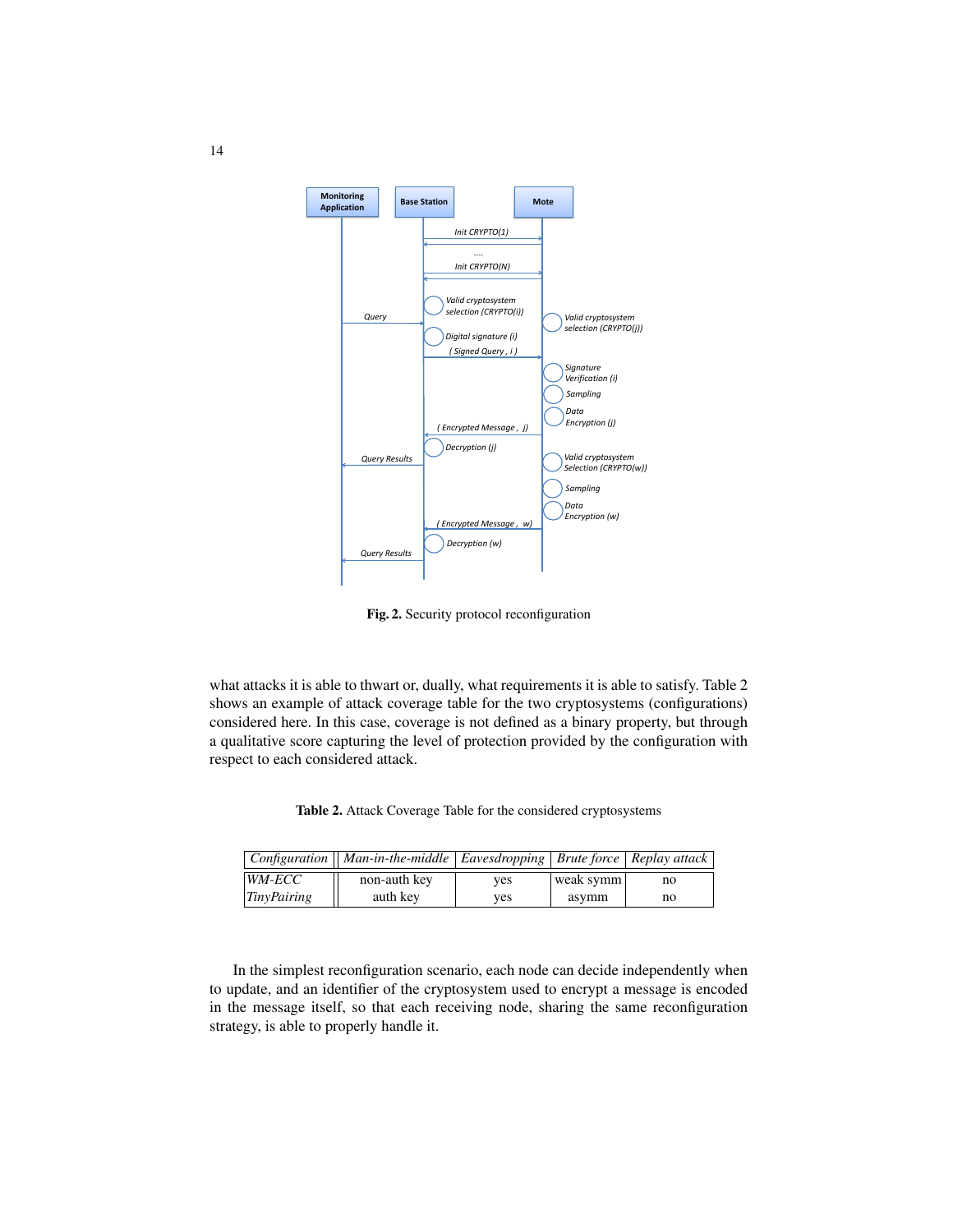Fig. 2 illustrates a typical scenario for security protocol reconfiguration. In the INIT phase, the base station and the motes agree on the parameters of  $N$  different cryptosystems. The details of the initialization phase depend on the specific cryptosystems (the parameters can be public points for an ECC based cryptosystem, or system parameters for an identity based [28]). Initialization should be performed in a secure environment, either in the pre-deployment phase or later. After initializing the  $N$  available cryptosystems, each node can independently choose the valid cryptosystem to adopt for performing cryptographic operations in the current validity interval. In particular, the base station choses the cryptosystem it will use to digitally sign the outgoing queries and ensure authentication (CRYPTO(i) in figure). Any mote receiving the query message will use the cryptosystem whose ID is included in the message itself to verify the signature. Similarly, after verifying the signature, any mote encrypts data using the locally selected cryptosystem  $(CRYPTO(i))$  and  $CRYPTO(w)$  in figure), and the base station will use the ID included in the reply messages to decrypt them.

As illustrated in Fig. 2, the parameters of the  $N$  cryptosystems (i.e., the cryptographic keys) could be either preloaded on all network nodes in the INIT phase, or dynamically determined in each reconfiguration phase according to available key agreement mechanisms. All the cryptographic keys can be stored in each node for the entire lifetime of the network, and they can be used as master keys for generating new keys.

As discussed in Section 3, the introduction of reconfiguration mechanisms impacts a system's performance by introducing some overhead depending on the mechanism itself and the particular architectural level it is applied to. Each reconfiguration solution that encompasses switching among different implementations of the same functionality is characterized by an unavoidable increase in memory storage, at least to include the different available versions and the additional mechanisms to implement the reconfiguration itself. Referring to the application security reconfiguration mechanism proposed in this section, each node will be loaded with an application image including the binaries of all the available security libraries and their initialization parameters, along with the software switches needed to dynamically select different security primitives. Clearly, this could represent a problem for constrained devices such as sensor nodes, that are typically equipped with a small flash memory and RAM, therefore a more prudent design of security libraries should be devised in order to save as much memory as possible. As for energy consumption and required CPU computational effort, the proposed solution does not affect them, since cryptographic operations belonging to different libraries are activated by simple software switches. Moreover, there is no latency to swap from a cryptosystem to another and we do not need to stop the monitoring application during the reconfiguration.

Let us now take a look at possible security weaknesses of this strategy: an attacker who is aware of the message format may try to manipulate some fields of query and data packets, such as those coding the cryptosystem ID and its parameters, so that nodes are no longer able to communicate. As for query messages, their payload is signed with the base station's private key, so that, if any field is altered during transmission, the signature verification at mote's side will not succeed, and the message will be discarded. This aspect of the protocol could be exploited to execute a denial of service attack, with motes not able to verify the authenticity of queries and thus refusing to provide the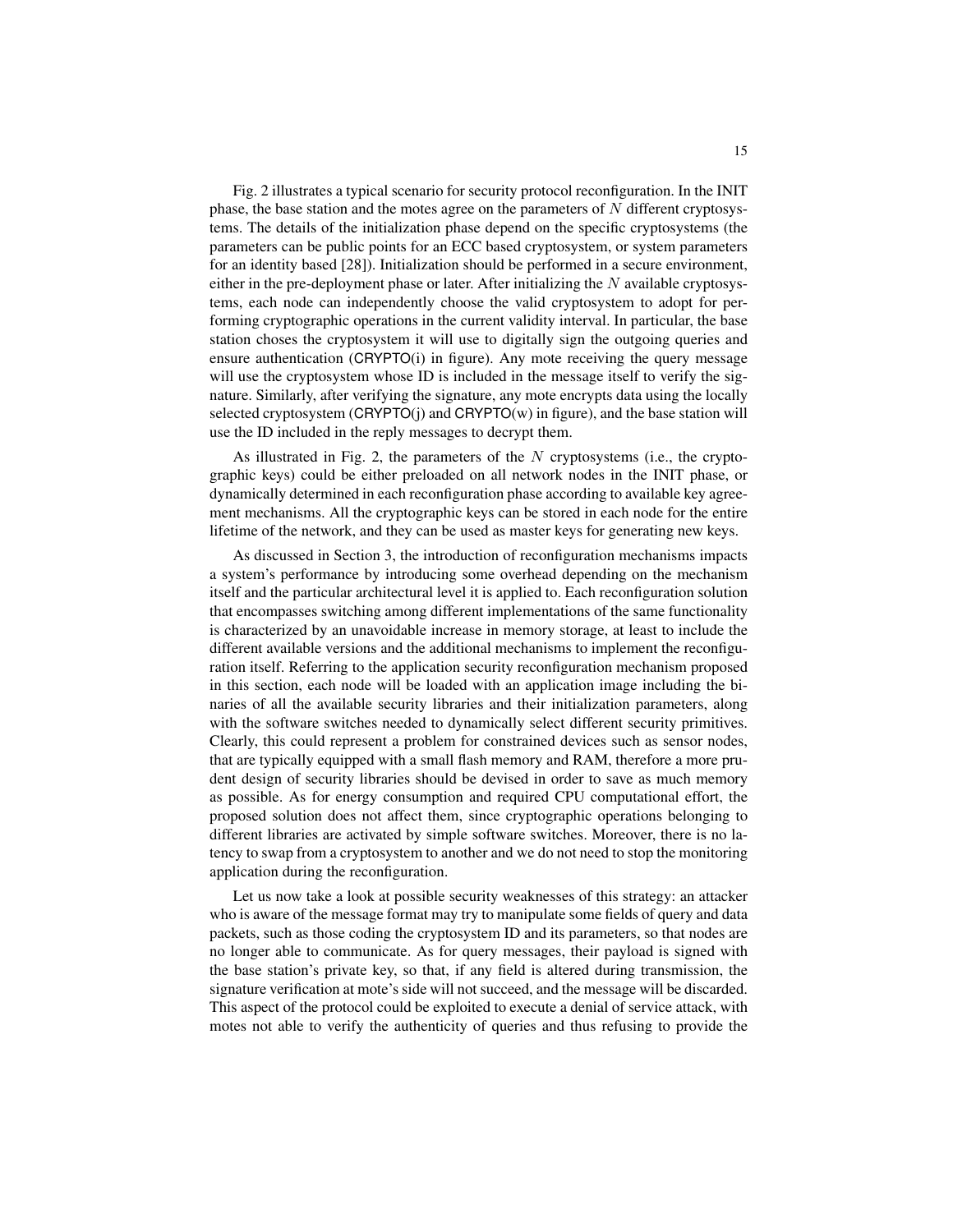required data. To detect this type of attack, a timeout is set by the base station every time a query is sent. If no reply is received before the timer expires, the query is sent again to cope with possible message losses. If no reply is received after a few attempts, an alert is raised. The cryptosystem ID is also encoded in each response message, as it is necessary to decrypt the message. An attacker could alter it as messages are not authenticated, but then the base station will not be able to decrypt them, and will discard them. This situation may cause the loss of some response messages. However, as a typical sensor network is composed of many redundant motes, this situation is not critical.

#### 4.2 Physical Layer Reconfiguration

Several existing approaches for sensor network reprogramming perform a *full-image replacement*, consisting in completely replacing the image of the application running on a node. Deluge [31] is a reliable data dissemination protocol for propagating large data objects (larger than a node's memory) from one or more source nodes to many other nodes over a multi-hop network. As Dutta *et al.* pointed out in [32], this approach is unsafe and too battery-consuming. We implemented a different approach to remotely reconfigure each node in the network. We decoupled the reconfiguration mechanisms from the components to enforce the new configuration according to a scheduling policy.

To this aim, we designed a reconfiguration application by augmenting several components of the Deluge framework. In particular, we implemented new reconfiguration functionalities to enable a single node to swap to a new image that was previously preloaded on its storage. The reconfiguration application is defined by wiring new components specifically designed to manage external reconfiguration commands, and components designed to manage the images loaded on the node storage. The proposed reconfiguration application consists of three main components, namely (i) a bootloader component, (ii) a reprogramming component, and (iii) a management component.



Fig. 3. Reconfiguration Application components

The *bootloader component* is a persistent layer in the architecture, which can enforce the chosen reconfiguration mechanisms. This component is intended for TinyOS and provides needed functionalities to program the node with an already stored program image. The parameters passed to this component are specified in the external command and indicate the location of the binary in the external flash memory to program the node's microcontroller. When reprogramming is requested, the bootloader will erase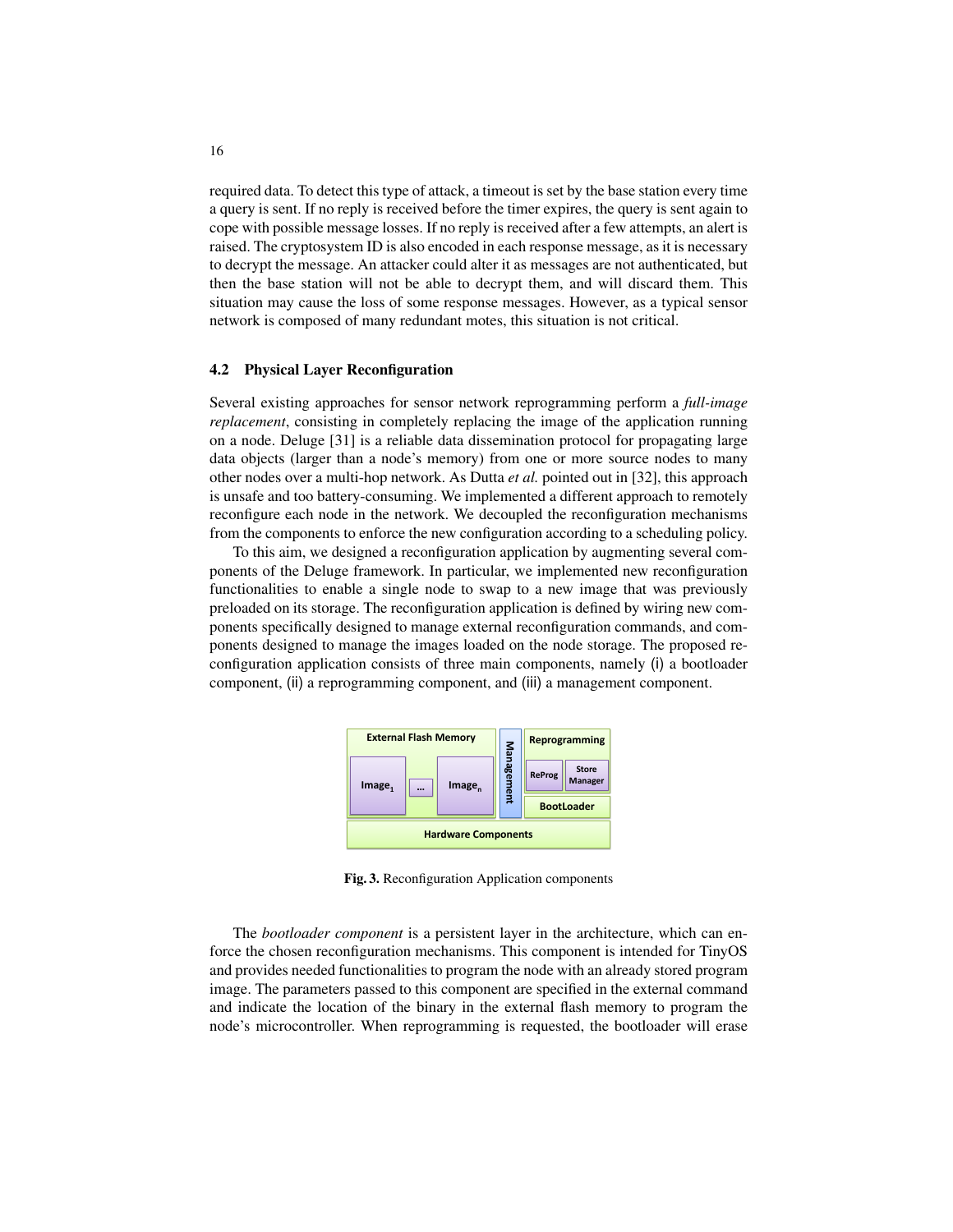the program flash and write the new binary to it. On completion, it jumps to the first instruction of the new application.

The *reprogramming component* is the core of the *reconfiguration application*. In our implementation, it accepts commands from the base station, but can be extended to implement a decentralized reconfiguration approach. This component is built by connecting two primary subcomponents: the *ReProg* and the *StorageManager*. The Re-Prog component is an extension of the NetProg component of Deluge T2. It handles a reprogramming request from the network by providing a dedicated API to initialize a reconfiguration process. When a node wants to perform a reconfiguration, it only has to invoke this API by specifying the name of the new binary in the flash memory to load. Subsequently, the ReProg sets the environment variables needed by the bootloader component and reboots the node. The StorageManager component deals with image name resolution, mapping names of program images to their respective physical addresses in the external flash memory.

The *management component* has a master (base station) and a mote side. It is used to initialize the mote and deploy different images. Usually this operation is done in a secure environment and it is accessible only during the initialization. The masterside *management component* has been derived from the *tos-deluge* application of the Deluge T2 Framework, and it is called mote-manager. This component allows to inject one or more images into the mote by writing directly into nodes' external flash memory volumes. It is also possible to erase a volume and ping the status of a mote to get information about already injected images.

Finally, the reconfiguration application runs on a workstation connected to the base station, which implements the reprogramming scheduler. As discussed in the next section, the reprogramming frequency and the new configuration to load can be chosen to balance overhead and attack probability.

Clearly, physical layer reconfiguration introduces a greater overhead than security layer reconfiguration, as it is based on full image replacement. As previously discussed, due to resources limitations, a node's memory cannot be preloaded with many different application images. Consider that the monitoring application we implemented occupies about 16 KB of ROM and 700 Bytes of RAM on a telosB platform, equipped with a 48 KB ROM memory and a 10 KB RAM.

The proposed solution introduces considerable advantages in terms of overall performance with respect to WSN reprogramming approaches based on code dissemination. In fact, the reconfiguration time is now not dependent on the image size and the network topology as the images are not sent over the network but preloaded via a serial interface. This approach avoids any security risk in the dissemination phase, and reduces the battery consumption as it only needs the introduction of a simple command message to swap from an image to another one. As the available application images are all loaded on the node's external memory, the swapping latency is considerably reduced with respect to the code dissemination case. We experimented a reduction of one order of magnitude with respect to the original Deluge approach: from 50 seconds to send a 40Kb image implementing a monitoring application secured with WM-ECC, to about 6 seconds to perform the swap.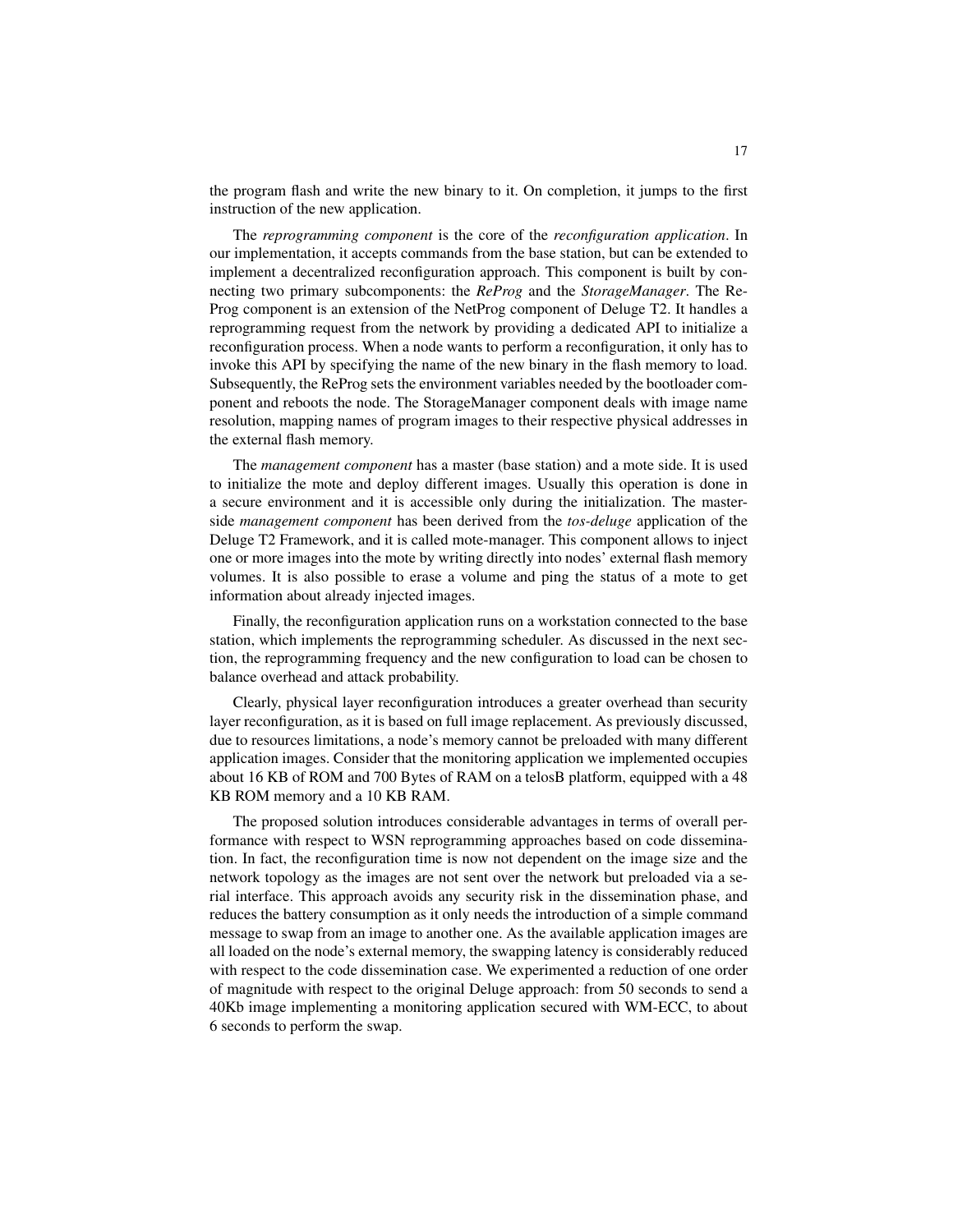One known drawback of this approach is the need to stop the monitoring application and any ongoing query in order to swap to another image. Nevertheless, as previously discussed, any available approach that is based on full image replacement presents even worst issues. A possible solution to mitigate this problem could be that of delaying the reconfiguration operation if the node is involved in some communication, or pausing an ongoing communication until reconfiguration is completed. It is up to network administrators to decide frequencies and strategies for node reconfiguration. As for possible security weaknesses of this solution, some attacks can be considered undermining this reconfiguration mechanism. First of all, preloading nodes with all images exposes them to physical compromise. We can assume that, in presence of strict security requirements, nodes are equipped with tamper-resistant packages so that they cannot be compromised. Moreover, an attacker may try to replay control packets sent by the base station and containing a reconfiguration command, in order to control communication or simply perform a denial of service attack by forcing motes to continuously swap images. This risk can be prevented by introducing a sequence number for reconfiguration commands and proper channel encryption.

## 5 MTD Evaluation

In order to evaluate the effectiveness of security-driven reconfiguration – even under adverse conditions – we assume that an attacker is able to understand when the adopted cryptosystem changes and what type of cryptosystem is used at each time (e.g., by observing control messages sent over the network by the base station in the node reconfiguration strategy, or control flags found in data packets in the protocol reconfiguration strategy).

Many types of cryptographic attacks can be considered. In our case, an attacker can only observe encrypted packets traveling on the network and containing information about sensed data, and can perform a brute force attack on captured packets by systematically testing every possible key for the current (known) cryptosystem – assuming he is able to determine when the attack is successful. In the *worst case* (for the defender), the attacker knows the encryption algorithm and the key length associated with the algorithm, therefore he can systematically try all possible keys of that length. In the *intermediate case*, the attacker knows the encryption algorithm but does not know the key length associated with it, thus he systematically tries all possible keys for a given set of key lengths. In the *best case*, the attacker does not know anything about the adopted cryptosystem, thus he tries all possible keys for a given set of key lengths and a given set of cryptosystems.

We evaluated our approach with respect to the cryptosystems described in [28], whose characteristics are summarized in Table 3.

The WM\_ECC\_sk and WM\_ECC\_rc5 cryptosystems are both based on the WM-ECC library, used to execute key exchange and digital signature operations. They both perform symmetric encryption using respectively a Skipjack cipher with a 80 bit key and an RC5 cipher with a key of 160 bits. The TinyPairing cryptosystems is based on TinyPairing and uses a 208 bit key. In Table 3, the time needed to test a single key is reported for each cryptosystem, along with the maximum attack time, that is the time

18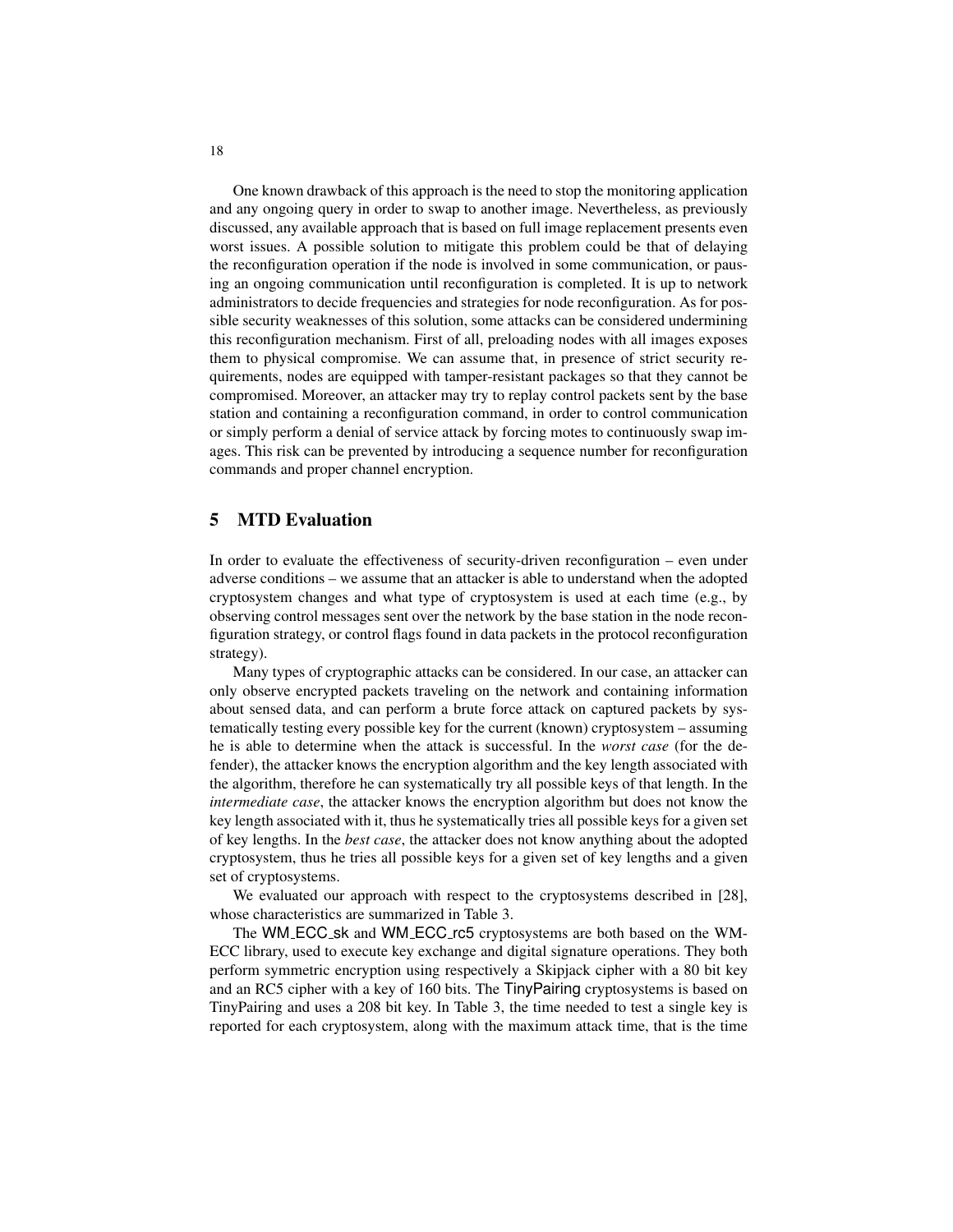necessary to test all the possible keys. The reported execution times (third column) refer to the execution of the decryption operation on TelosB devices, equipped with a 4.15 MHz MSP430 microcontroller, a CC2420 radio chip, a 10 KB internal RAM, and a 48 KB program flash memory.

The maximum attack times reported in the fourth column of Table 3 have been computed analytically based on the measured time needed to perform a single decryption operation. It is important to point out that these attack times are significantly high due to the nature of the attacks we considered. In practice, attacks may be more sophisticated and efficient than brute force attacks. However, this does not affect the validity of the proposed MTD approach as we are interested in illustrating how the probability of successfully completing an attack decreases, compared to a static configuration scenario.

Table 3. Characteristics of cryptosystems

|                        |     |                      | $ C$ ryptosystem   key lenght (bits)   time (ms)   max attack time (ms) |
|------------------------|-----|----------------------|-------------------------------------------------------------------------|
| WM_ECC_sk <sup>1</sup> | 80  | $\frac{1}{0.001251}$ | $1.5123E + 21$                                                          |
| WM_ECC_rc5             | 160 | 0.001221             | 1.7845E+45                                                              |
| TinyPairing            | 208 | 13.019531            | 5.3560E+63                                                              |

We carried out our experiments considering both worst and intermediate cases, and analyzed the cumulative distribution function (cdf) of the *attack time*. In both cases, we simulated an attacker sequentially exploring the key space. We considered an observation interval as long as the attack time of the most complex cryptosystem, TinyPairing, and validity intervals of decreasing length. A validity interval is the time interval in which a single system configuration is active. At the end of the  $i$ -th validity interval, the new configuration to activate should be chosen based on a specific strategy (e.g., related to security or battery consumption requirements) in order to maximize reconfiguration benefits. However, for the sake of simplicity, the results shown in this section have been obtained by performing random choices among the available cryptosystems at each validity interval. In particular, during an observation interval, we randomly generated 1,000 different sequences of valid cryptosystems and recorded the time of successful attacks to build the cdf. Clearly, the sequence length depends on the chosen validity interval.

In the first experiment, we chose three validity interval lengths in such a way to be comparable to the maximum attack times of the three different cryptosystems. The resulting attack time's cdf in the worst case is shown in Fig. 4: the labels in the figure – note that the x-axis is on a logarithmic scale – identify three inflection points in the middle of the maximum attack times of each cryptosystem. These correspond to the maximum values of the attack time probability distribution functions (pdf) for each cryptosystem.

When analyzing the chart, a seemingly counterintuitive behavior can be identified: when considering smaller validity intervals the attacker seems to benefit.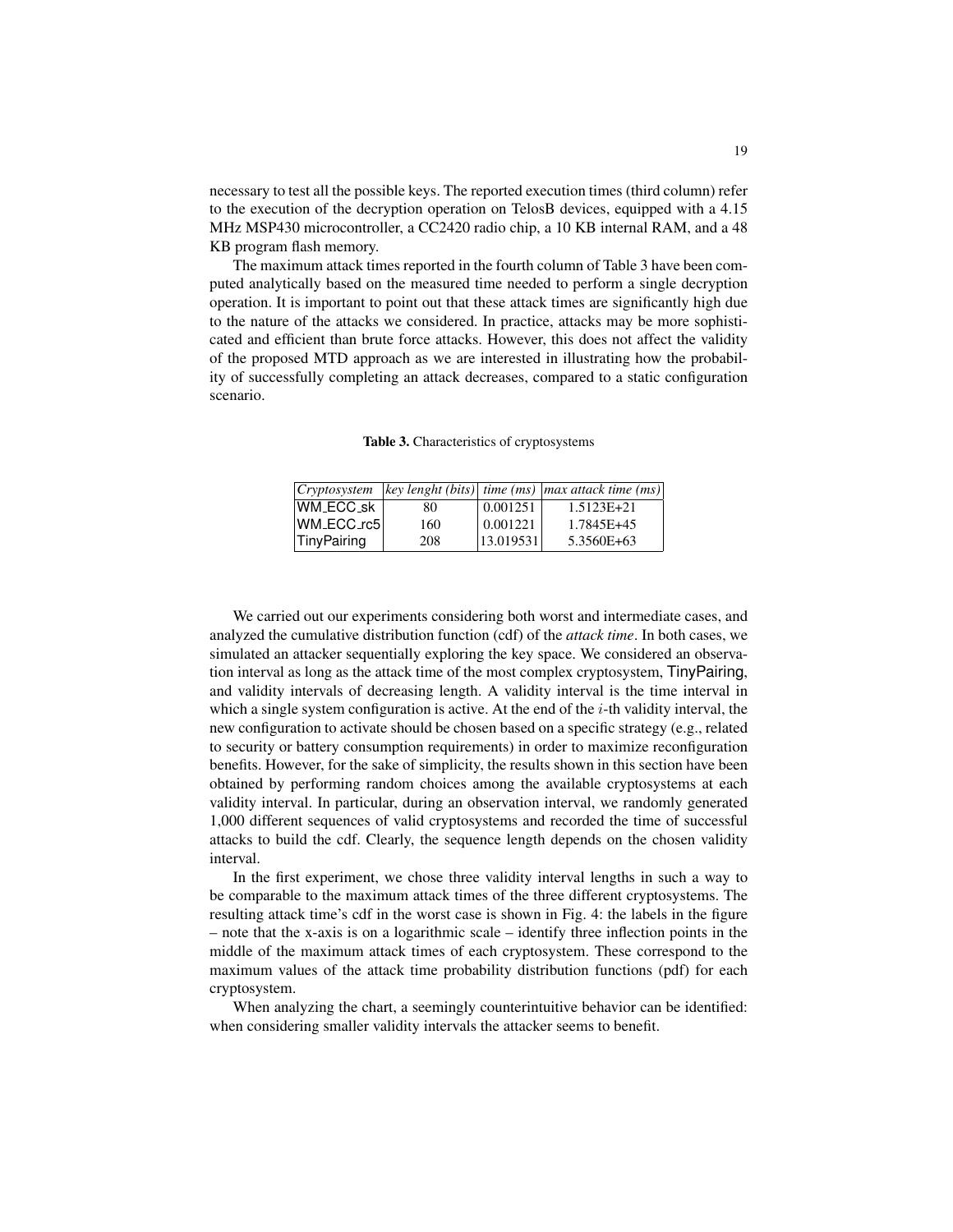

Fig. 4. Worst case attack time cdf for large validity intervals

The chart can be explained as follows. The WM ECC sk cryptosystem can be certainly broken in 1.5123E+21 ms (worst case for WM ECC sk) as shown in Table 3. This means that, if randomly selecting one cryptosystem among the 3 available, and choosing a validity interval greater than this threshold, the cryptosystem will always be broken. As each cryptosystem has a 33% probability of being selected at next reconfiguration time – based on our assumptions – in  $33\%$  of cases the system will be broken. Similar considerations can be made for the other two cryptosystems, explaining the other inflection points.

As illustrated in Fig. 5, when reducing the length of the validity interval – with validity intervals larger than the maximum attack time of the weakest cryptosystem – the attack time increases, with the percentage of successful attacks reducing dramatically. The same behavior is highlighted in Fig. 6, which shows how the probability of completing a successful attack within a time  $t$  varies as the length of the validity interval changes: as soon as the validity interval drops below the maximum attack time of the weakest cryptosystem, the rate at which probability decreases becomes higher.

Similar results can be obtained when reconfiguration is performed by selecting an equivalent cryptosystem that uses different parameters (i.e different keys). Fig. 7(a) shows the attack time's cdf in the worst case when reconfiguration is performed by switching among three cryptosystems that implement the WM-ECC library with the Skipjack cipher, but have different keys. When reducing the validity interval, the probability of successfully completing an attack significantly decrease as the intrinsic security level is restored every time a new key is adopted. For comparison purposes, Fig. 7(b) shows the attack time's cdf when three different cryptosystems are used. As expected, increased diversity results in a lower probability of attack.

Fig. 8 compares the attack time's cdf for the intermediate and the worst cases, under the assumption that the attacker performs a brute force attack using the set of key lengths in Table 4. The validity interval of 5,36E+45 milliseconds is long enough to break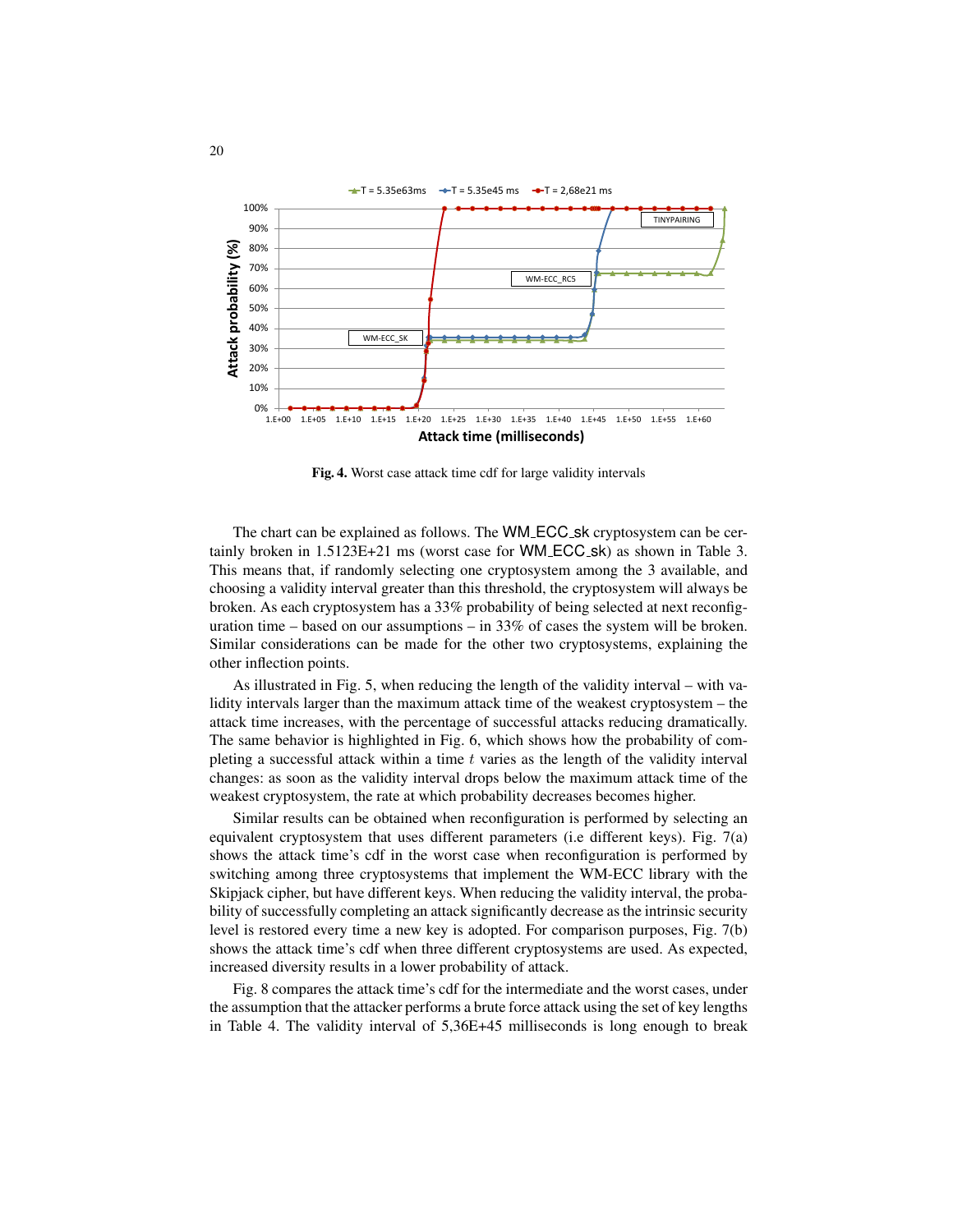

Fig. 5. Worst case attack time cdf



Fig. 6. Probability of successful attack

both WM ECC sk and WM ECC rc5. As shown, the attacker's success probability is smaller in the intermediate case. Clearly, when the attacker's uncertainty about the used cryptosystem is higher, more key lengths will be tested, making the proposed approach even more effective.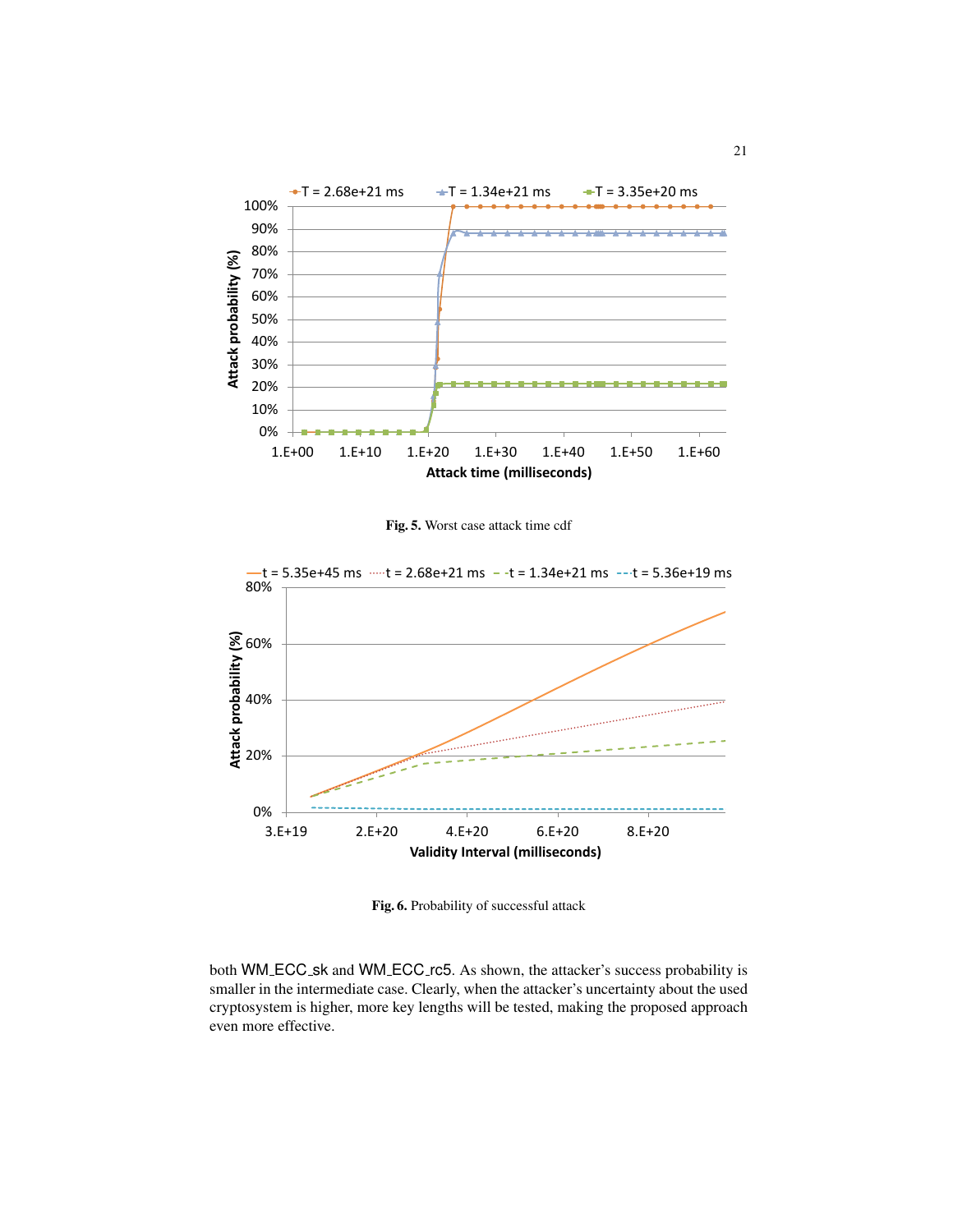

Fig. 7. Worst case attack time cdf

# 6 Conclusions

In this paper, we have proposed an MTD approach for protecting resource-constrained distribute devices. The proposed approach is based on fine-grained *reconfiguration* at different architectural layers. Changing configuration or system parameters to augment security is an intuitive principle, but there is still a lack of metrics to evaluate the security

22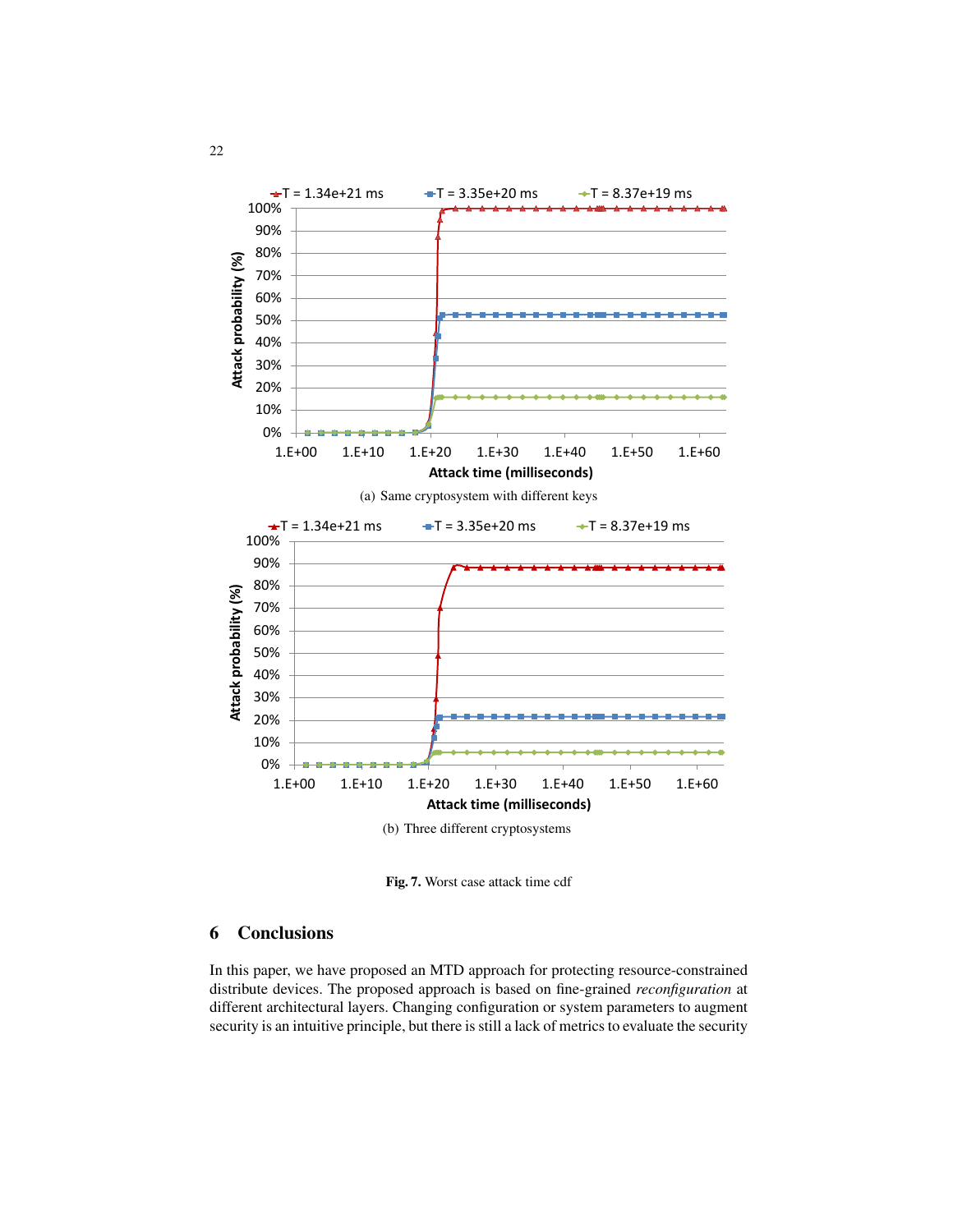

Fig. 8. Worst case vs. intermediate case

Table 4. Key lengths set

| $ Cryptosystem $ key len (bits) |            | time(ms)               |
|---------------------------------|------------|------------------------|
| WM_ECC_sk                       | [80]       | [0.001251]             |
| WM_ECC_rc51                     | [120,160]  | [0.001120, 0.001221]   |
| TinyPairing                     | [180, 208] | [11.023211, 13.019531] |

level of a system and quantify the benefits of reconfiguration. We have introduced two innovative MTD mechanisms to reconfigure the network, and experimentally showed that the proposed mechanisms are effective in increasing the complexity for the attacker to successfully complete an attack. In the near future, we plan to work on different ways to extend and generalize this approach. Indeed, we are already working on a formal model of reconfiguration. Furthermore, we plan to define mechanisms to automatically enforce reconfiguration strategies based on external events or on the system's state.

# References

- 1. Executive Office of the President, National Science and Technology Council: Trustworthy cyberspace: Strategic plan for the federal cybersecurity research and development program. http://www.whitehouse.gov/ (December 2011)
- 2. Jajodia, S., Ghosh, A.K., Subrahmanian, V.S., Swarup, V., Wang, C., Wang, X.S., eds.: Moving Target Defense II: Application of Game Theory and Adversarial Modeling. 1st edn. Volume 100 of Advances in Information Security. Springer (2013)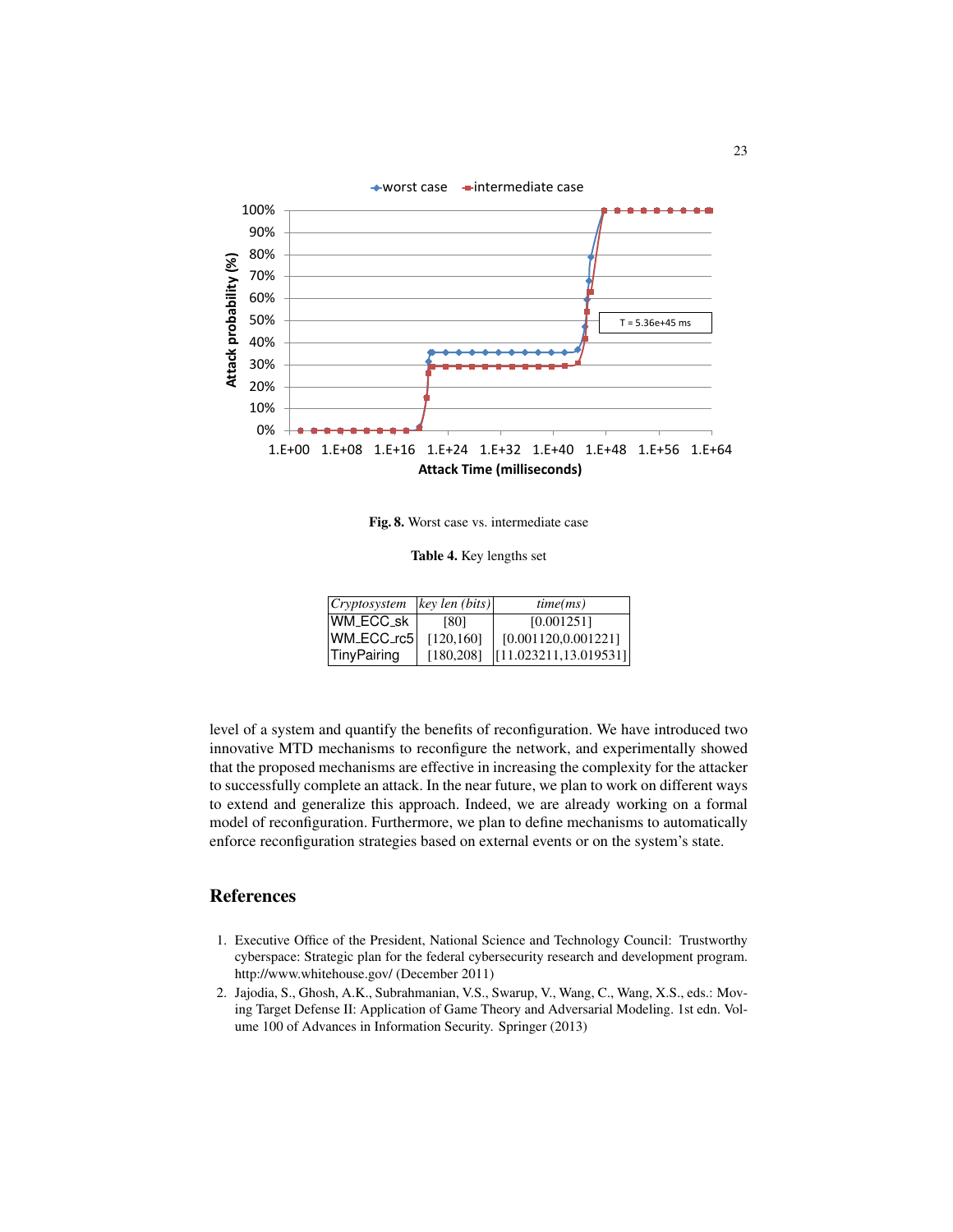- 3. Jajodia, S., Ghosh, A.K., Swarup, V., Wang, C., Wang, X.S., eds.: Moving Target Defense: Creating Asymmetric Uncertainty for Cyber Threats. 1st edn. Volume 54 of Advances in Information Security. Springer (2011)
- 4. Wang, Q., Zhu, Y., Cheng, L.: Reprogramming wireless sensor networks: Challenges and approaches. IEEE Networks 20(3) (May 2006) 48–55
- 5. Casola, V., De Benedictis, A., Albanese, M.: A moving target defense approach for protecting resource-constrained distributed devices. In: Proceedings of the 14th IEEE International Conference on Information Reuse and Integration (IEEE IRI 2013), San Francisco, CA, USA (August 2013)
- 6. Manadhata, P.K., Wing, J.M.: An attack surface metric. IEEE Transactions on Software Engineering 37(3) (May 2011) 371–386
- 7. Evans, D., Nguyen-Tuong, A., Knight, J.C.: Effectiveness of Moving Target Defenses. In: Moving Target Defense: Creating Asymmetric Uncertainty for Cyber Threats. Springer (2011) 29–48
- 8. Kc, G.S., Keromytis, A.D., Prevelakis, V.: Countering code-injection attacks with instruction-set randomization. In: Proceedings of the 10th ACM conference on Computer and communications security. CCS '03, New York, NY, USA, ACM (2003) 272–280
- 9. Cristian Cadar, Periklis Akritidis, M.C.J.P.M., Castro, M.: Data randomization. Technical report, Microsoft Research (2008)
- 10. Jackson, T., Salamat, B., Homescu, A., Manivannan, K., Wagner, G., Gal, A., Brunthaler, S., Wimmer, C., Franz, M.: Compiler-Generated Software Diversity. In: Moving Target Defense: Creating Asymmetric Uncertainty for Cyber Threats. Springer (2011) 77–98
- 11. Antonatos, S., Akritidis, P., Markatos, E.P., Anagnostakis, K.G.: Defending against hitlist worms using network address space randomization. Computer Networks 51(12) (August 2007) 3471–3490
- 12. Atighetchi, M., Pal, P., Webber, F., Jones, C.: Adaptive use of network-centric mechanisms in cyber-defense. In: Proceedings of the Sixth IEEE International Symposium on Object-Oriented Real-Time Distributed Computing (ISORC 2003). (May 2003) 183–192
- 13. Kewley, D., Fink, R., Lowry, J., Dean, M.: Dynamic approaches to thwart adversary intelligence gathering. In: Proceedings of the DARPA Information Survivability Conference & Exposition (DISCEX 2011). Volume 1., Anaheim, CA, USA (June 2011) 176–185
- 14. Antonatos, S., Akritidis, P., Markatos, E., Anagnostakis, K.: Defending against hitlist worms using network address space randomization. Computer Networks 51(12) (2007) 3471 – 3490
- 15. Jafarian, J.H., Al-Shaer, E., Duan, Q.: Openflow random host mutation: transparent moving target defense using software defined networking. In: Proceedings of the first workshop on Hot topics in software defined networks. HotSDN '12, New York, NY, USA, ACM (2012) 127–132
- 16. Albanese, M., De Benedictis, A., Jajodia, S., Sun, K.: A moving target defense mechanism for MANETs based on identity virtualization. In: Proceedings of the First IEEE Conference on Communications and Network Security (IEEE CNS 2013), Washington, DC, USA (October 2013)
- 17. Casola, V., Mazzeo, A., Mazzocca, N., Vittorini, V.: A policy-based methodology for security evaluation: A security metric for public key infrastructures. Journal of Computer Security 15(2) (2007) 197–229
- 18. Common criteria project: Common criteria for information technology security evaluation 2.1. Technical report, US NIST (1999)
- 19. Trusted computer system evaluation criteria. Technical Report DoD 5200.28-STD, US Department Of Defense (1985)
- 20. Li, X., Parker, T.P., Xu, S.: A stochastic model for quantitative security analyses of networked systems. IEEE Trans. Dependable Sec. Comput. 8(1) (2011) 28–43

24